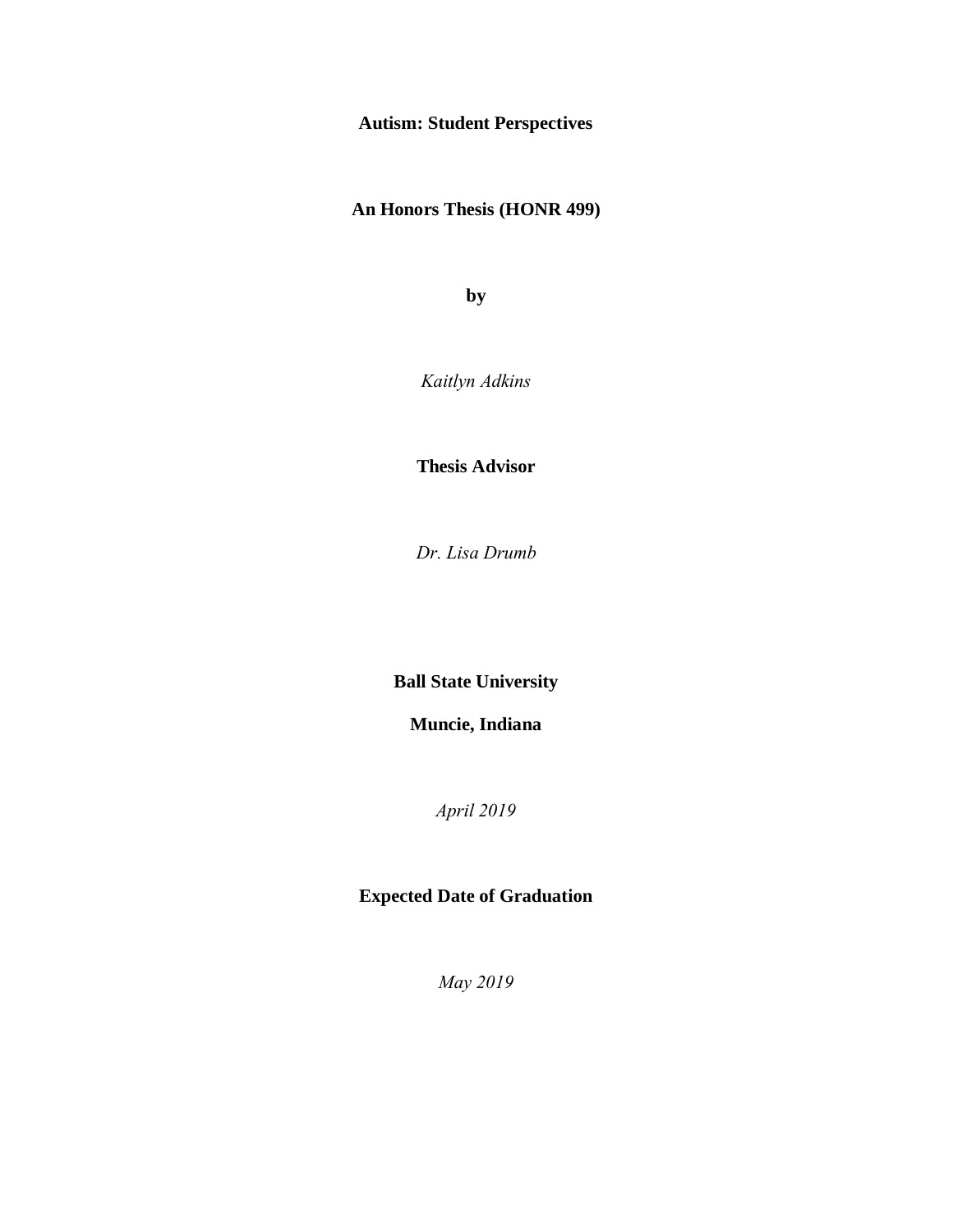# Abstract

The purpose of this study was to examine how accurately students in Ball State's Special Education Department could identify the characteristics and causes of Autism Spectrum Disorder (ASD) compared to students in other departments at Ball State University. This study consisted of a convenience sample of Ball State University students who were at least 18 years of age. There were ten students who completed the survey for this study. Thirty percent of participants were pursuing a major, minor, graduate degree, or certificate in the Special Education Department. Seventy percent of participants were pursuing degrees or certificates in other departments. Out of twenty-one items on the survey, participants in the Special Education Department showed a higher percentage of accurate responses for nine items and a lower percentage of accurate responses for ten items compared to participants in other departments. Percentage of accurate responses for both groups were equal for two items. Although these findings are concerning, more research needs to be done to address the limitations of the present study.

# Acknowledgement

I would like to thank Dr. Lisa Drumb for advising me through this project. I am grateful for all her support and patience during this difficult task. This accomplishment would not have been possible without her.

I would also like to thank Dr. Anjolii Diaz and Dr. Amy Livingstone for their help in preparing for this project.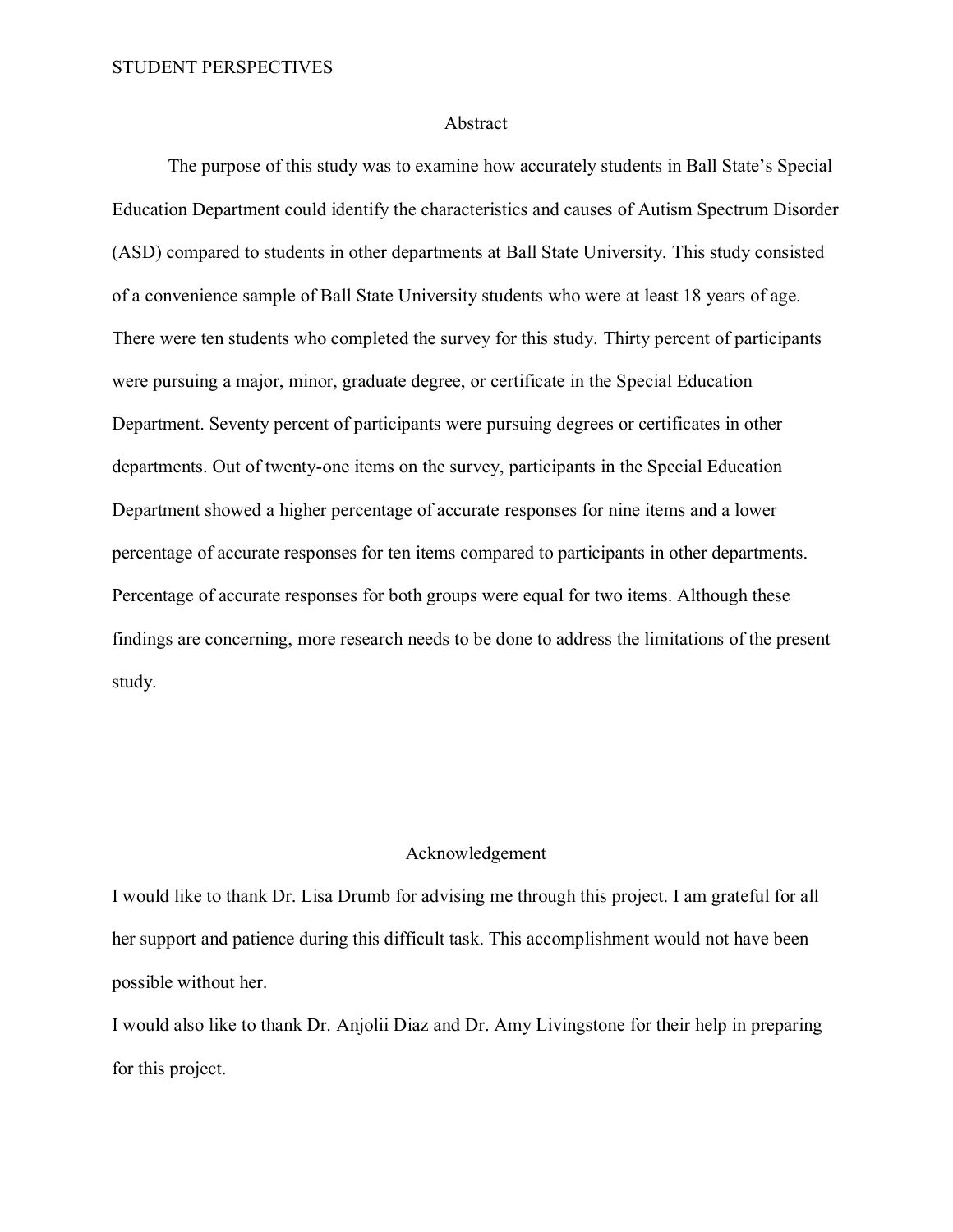# Process Analysis Statement

This thesis has been something I have been concerned about since I first learned it was a requirement over four years ago. I doubted myself and my ability to write an honors thesis. And although I tried to get all the information I could about this project two or three years ago, the task seemed so daunting that it was difficult to make sense of everything. Even finding a topic that I wanted to focus on was difficult because there were so many ideas floating around in my head. Eventually, one of my instructors mentioned Andrew Wakefield and his role in the MMR vaccine scare during class. This made me think of all the misinformation that has been spread about Autism and because I plan to work with children who have Autism, I thought that might be a good topic to work with. The problem was, I had no idea where to start. I met with one of my professors, Dr. Diaz, and she pointed out some research for me to look into along with some suggestions about where to find an advisor. After doing some more research, I was able to speak with Dr. Drumb about my ideas and she was able to calm my fears significantly. She gave me some suggestions as to where I could go with my project and agreed to advise me.

I began working on my thesis proposal for the honors college and met with Dr. Livingstone. She helped me understand a lot more about the project and at that point, I realized that I didn't have to have everything figured out and that I could ask for help. Dr. Diaz, Dr. Drumb, and Dr. Livingstone didn't expect me to have everything figured out and they all showed me that they were willing to help me. I've always struggled with asking for help but this project is changing how I see needing assistance. I always felt like people would think that I was stupid if I didn't understand something or couldn't figure it out on my own but I'm realizing that the process of learning requires the assistance of others and asking for help isn't a sign of weakness or stupidity. Instead, it shows a willingness and a desire to learn.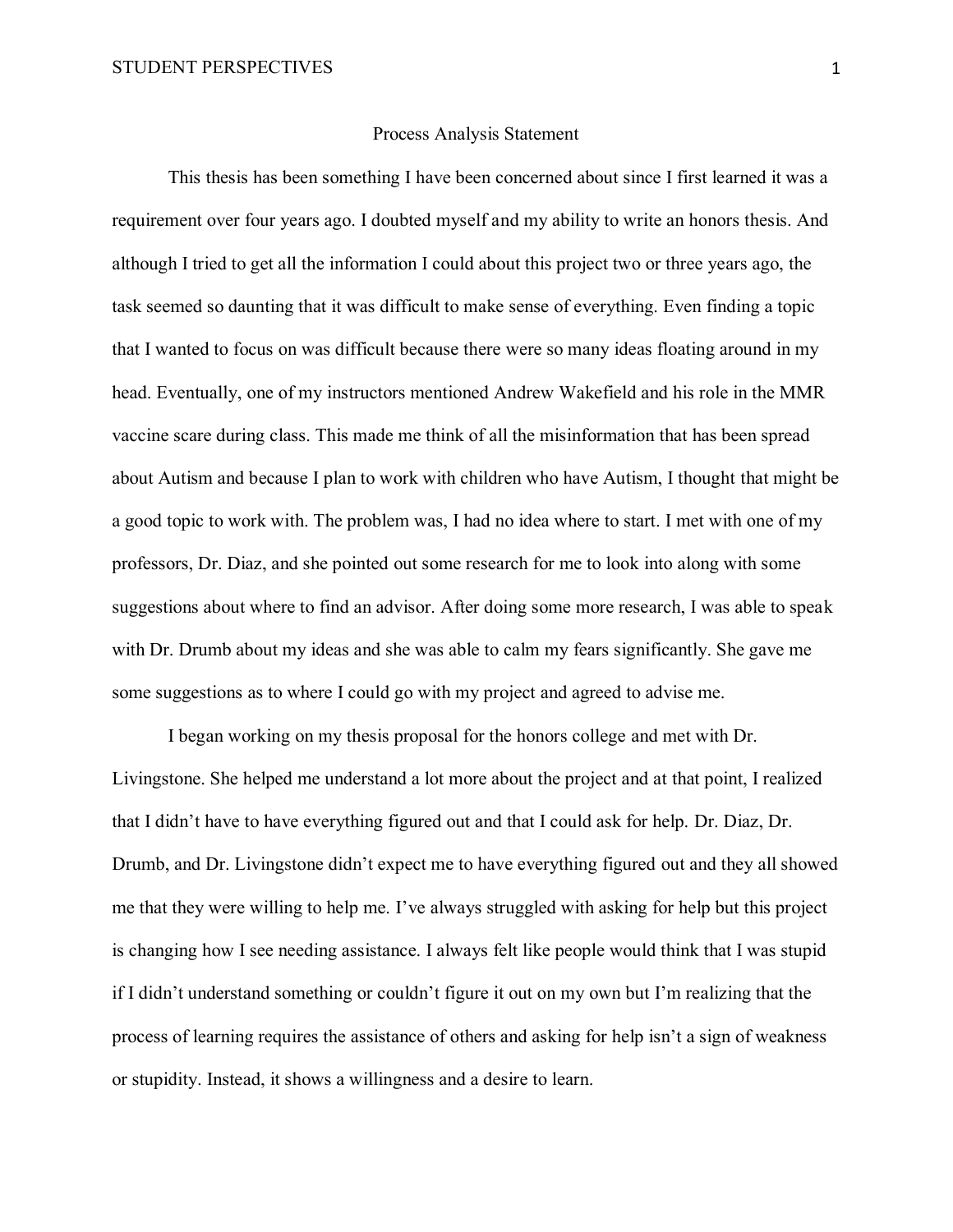Once I began working on my IRB application and, after that was approved, the rest of the project, the task felt overwhelming once again. I had to create a survey to assess the knowledge base of students, which was no easy task. It required spending a lot of time researching the topic and reading through the Autism Spectrum Disorder section of the DSM-5. I had completed a similar project on a different the previous semester but I had three other students working with me on the project, sharing the workload. This time, I was the only student working on it. My advisor could help me, she could answer my questions, and she could guide me in the right direction but this project was my responsibility. And I felt wholly inadequate. This feeling only intensified when I found out so few students completed my survey. I wanted my thesis to matter because it took so much time and effort to complete.

Now, I realize that even with a small sample size, my thesis still matters. Although the small sample size limits the validity of this study, I hope it encourages further research on the topic. But that isn't the only reason my thesis matters. It matters because of what I, personally, learned by completing the project, both academically and the things I learned about myself. I need to become more comfortable with asking for help because, although I felt a lot of anxiety thinking about asking for help, I always felt better after I had finally asked for the help that I needed. The world didn't end and no one made me feel like I was stupid for not knowing something. It was about learning, not about knowing everything. I don't have to have all of the answers. I don't have to figure everything out on my own. I can and should ask questions because that is how you learn. Life isn't about knowing everything or having everything figured out. It's about what we learn and how we grow along the way. No one comes into this world a genius. There are no newborns who can tell me about the laws of physics or teach me about neuroscience. It's about growth and you grow through experience and by asking questions. So,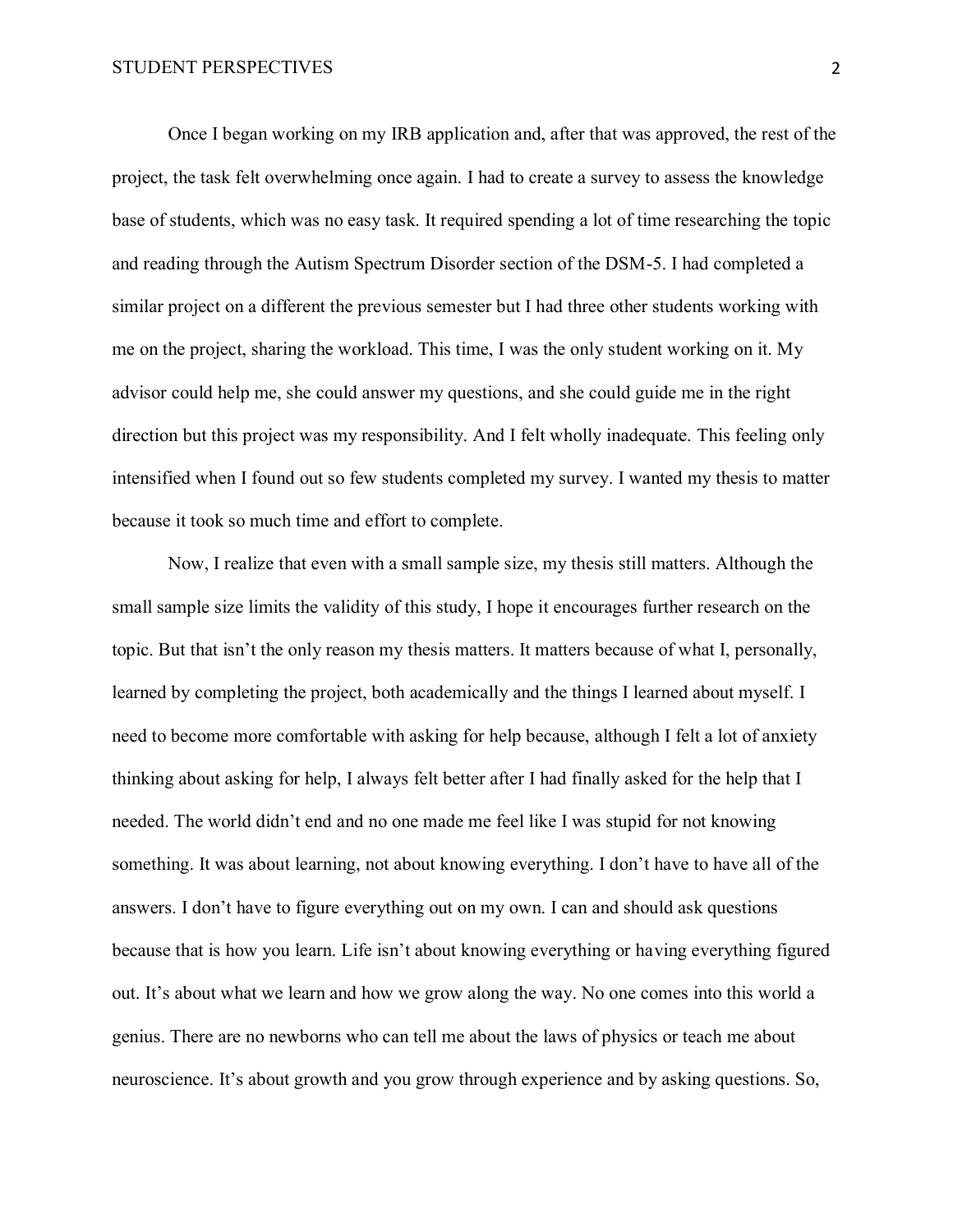I'm going to start asking more questions because I want to learn and grow. I don't want to be stuck knowing all that I'll ever know simply because I'm too afraid to ask questions. Someone I look up to once told me "you'll fear your fears forever if you never do things you're afraid of" and I'm starting to think he was right.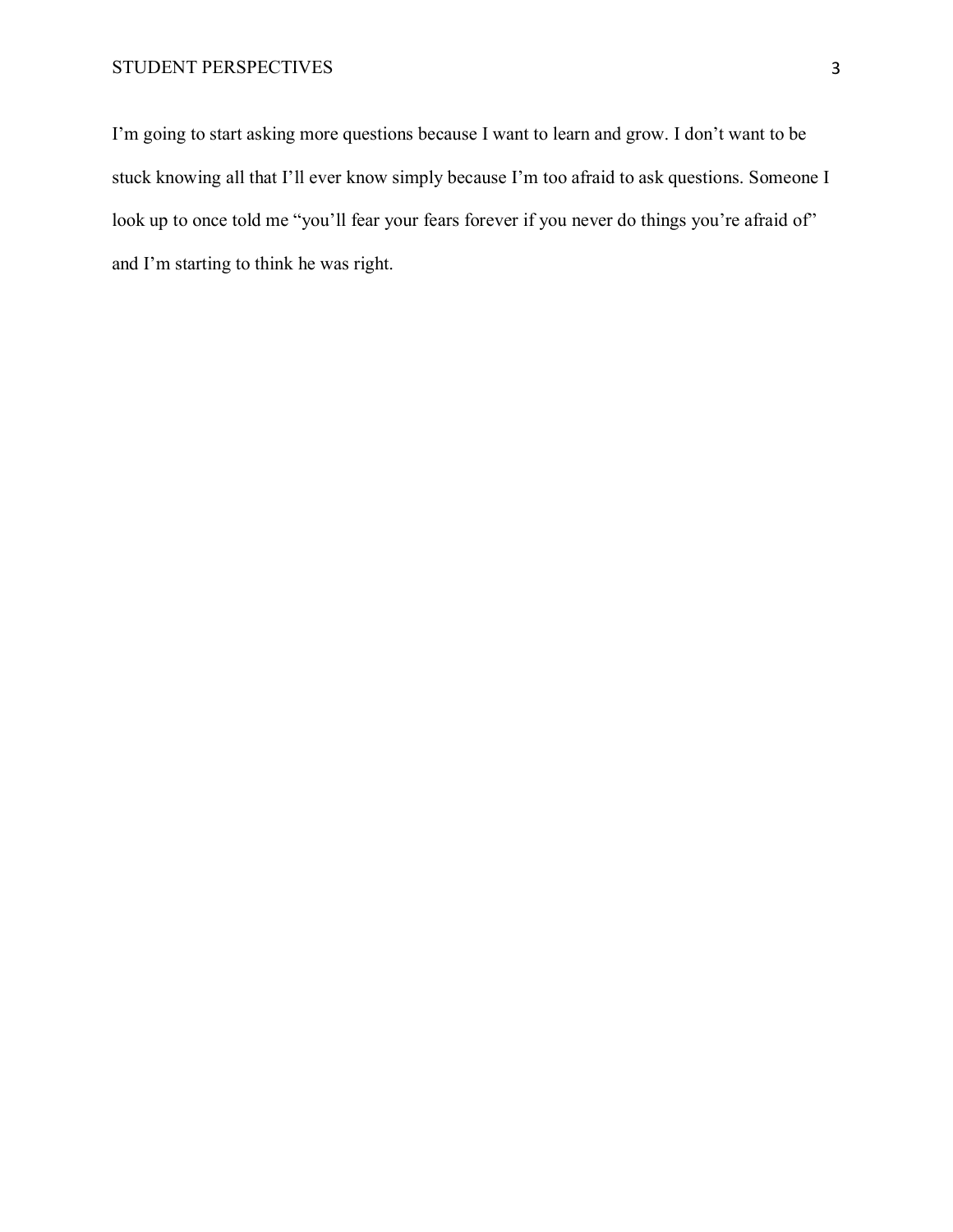# Autism: Student Perspectives

Educating students with Autism Spectrum Disorder (ASD) in a public school setting is challenging (Robertson, Chamberlain, & Kasari, 2003). As such, teachers of students with ASD are recommended to be knowledgeable about the disorder (Jordan, 2005). Earlier studies found that teachers had inaccurate beliefs about ASD (Stone & Rosenbaum, 1988). However, more recent studies show that educators are significantly lacking in knowledge about ASD, rather than having inaccurate information (Segall, 2008). These studies focused on teachers currently teaching in the classroom, but there is a lack of research on the knowledge base of future educators. The aim of the current study was to examine the knowledge base of students in the Special Education Department compared to other departments on the same University campus. This study examined how accurately students at Ball State University were able to identify the characteristics and causes of ASD.

ASD is characterized by deficits in both social communication and interaction across multiple contexts (American Psychiatric Association, 2013). This may manifest as reduced sharing of emotions or interests, failure to initiate social interactions, abnormalities in eye contact, difficulties in making friends, etc. (American Psychiatric Association, 2013). Repetitive patterns of behavior, activities, or interests are also displayed in individuals with ASD (American Psychiatric Association, 2013). This may manifest as difficulties with transitions, strong attachment to unusual objects, rigid thinking patterns, apparent indifference to pain or temperature, extreme distress at small changes in routine, lining up toys, etc. (American Psychiatric Association, 2013). For a diagnosis to be given, symptoms must be present early in development, often before the child enters grade school (American Psychiatric Association, 2013). Symptoms are often recognized before the age of 3 (American Psychiatric Association,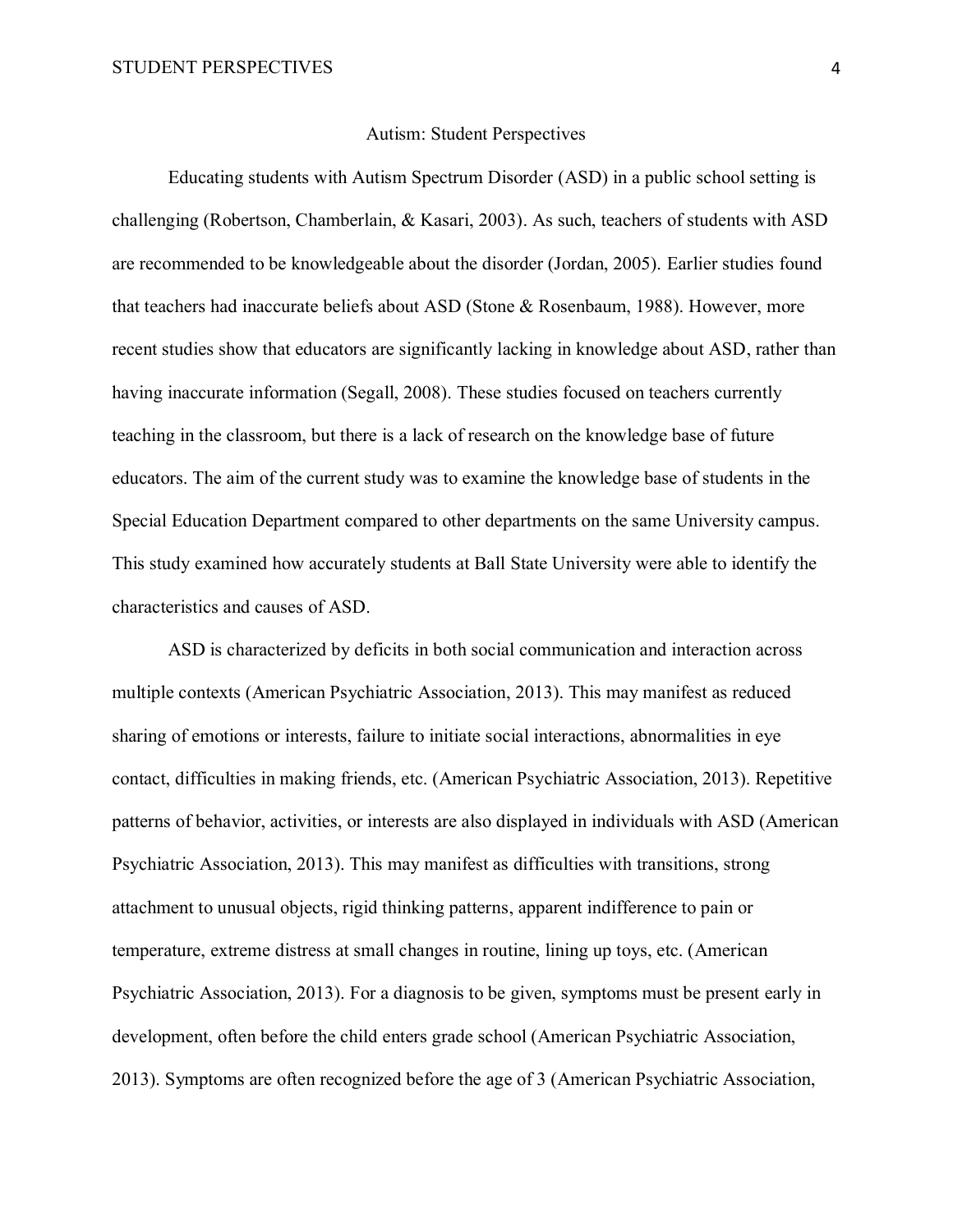2013). However, symptoms may not fully manifest until later when social demands increase or may be hidden by strategies learned later in life (American Psychiatric Association, 2013).

In young students, deficits in social and communication abilities may hinder learning (American Psychiatric Association, 2013). Additionally, academic achievement can suffer due to difficulties in organization, planning, and coping with change (American Psychiatric Association, 2013). Students with ASD may struggle with many executive functions such as focusing attention, quickly retrieving relevant information, self-monitoring, and sequencing an action plan (Bjorklund, 2012). As the ability to attend to tasks is vital for success in school, this can make it difficult the student with ASD (Holifield et al., 2010). The teacher may also have a difficult time teaching with certain behaviors that students with ASD may engage in. Some children with ASD are at risk for engaging in behavior problems such as aggression and selfinjurious behavior, which is a threat to both learning and student safety (Munson et al., 2008; Sullivan & Bradshaw, 2012).

When taking a deeper look at ASD in the classroom, educator experience is positively correlated with a more accurate understanding of ASD, more positive attitudes regarding ASD, and reported use of more effective strategies (Segall & Campbell, 2012). One could infer preservice educators could have a less accurate understanding of ASD. Additionally, pre-service teachers not pursuing special education as a licensure area may have even less of an accurate understanding of ASD. To the author's knowledge, this research has yet to be done with those who are still in school. However, there was a study examining students' attitudes towards ASD at Ball State University that suggested contact improves college students' attitudes towards those with ASD (Edyvean, 2009). Contact seems to be most effective in improving attitudes towards mental illness when symptoms are explained or some information is provided with the contact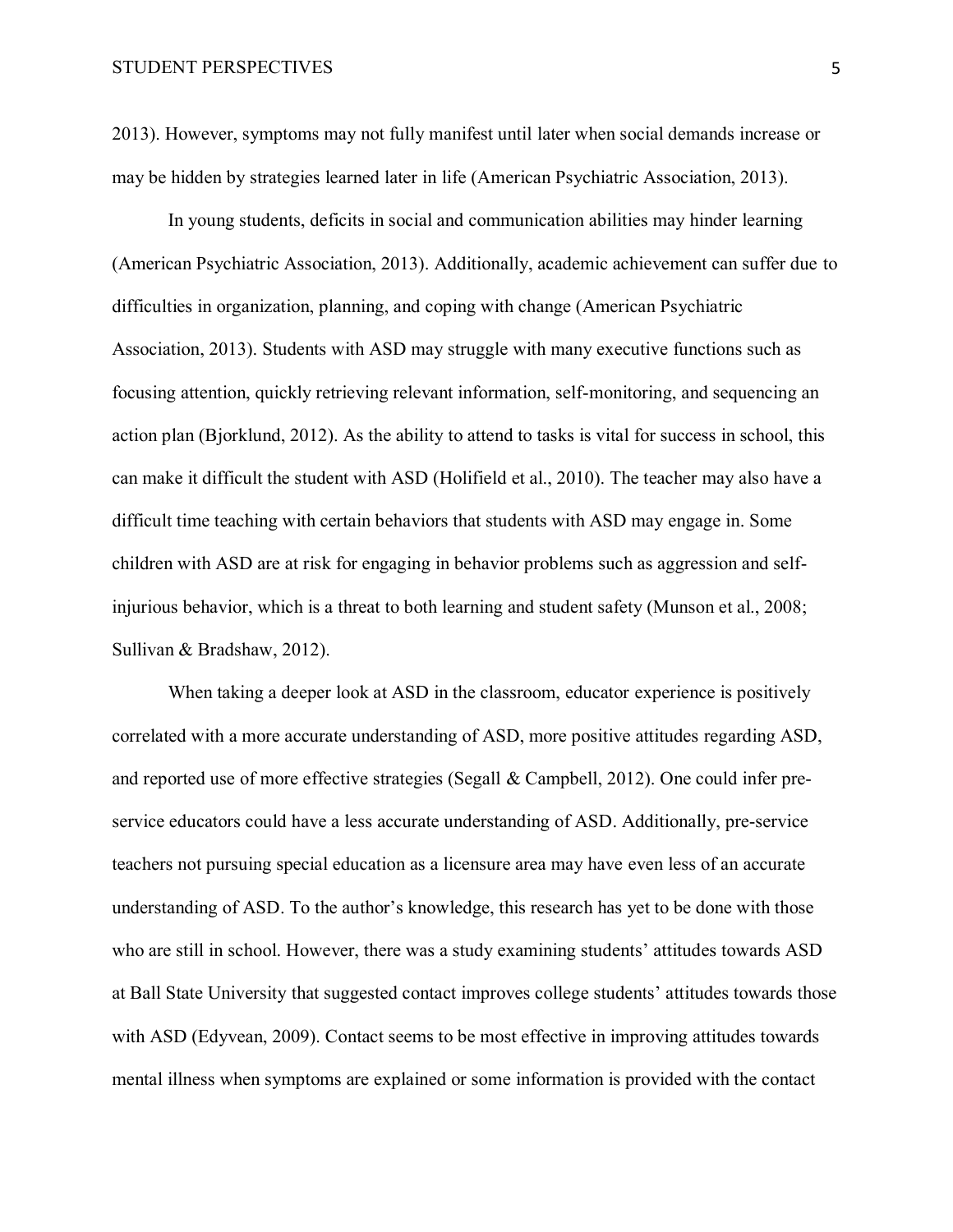(Corrigan & Watson, 2007). The previous study with Ball State students, however, only investigated student attitudes towards ASD and the amount of contact these students have had with individuals who have ASD (Edyvean, 2009). This study did not evaluate student knowledge regarding ASD, nor did it compare students from different departments.

Although past studies have focused on ASD related knowledge of those who already had careers in education or the attitudes college students have towards ASD, there is a lack of research on the ASD related knowledge base of future educators. The aim of the current study was to assess the knowledge base of students in the Special Education Department compared to other departments. This study examined the accuracy with which students at Ball State University could identify the characteristics and causes of ASD.

# **Methods**

# **Participants**

This study consisted of a convenience sample of Ball State University students. To participate in the study, participants were required to be Ball State University students. To participate, the student could be graduate or undergraduate, part time or full time; and at least 18 years of age. There were twelve total participants. However, two of these were dropped for not completing the entire survey so the final sample size was ten.

The ten participants included three male and seven female participants, per self-reports on the demographic section of the survey. Fifty percent of participants reported that they were between the ages of 18-24. Twenty percent were between the ages of 25-30 and thirty percent were 50 years old or older. No participants were pursuing a major in the Special Education Department, 10% were pursuing a minor in the Special Education Department, and 20% were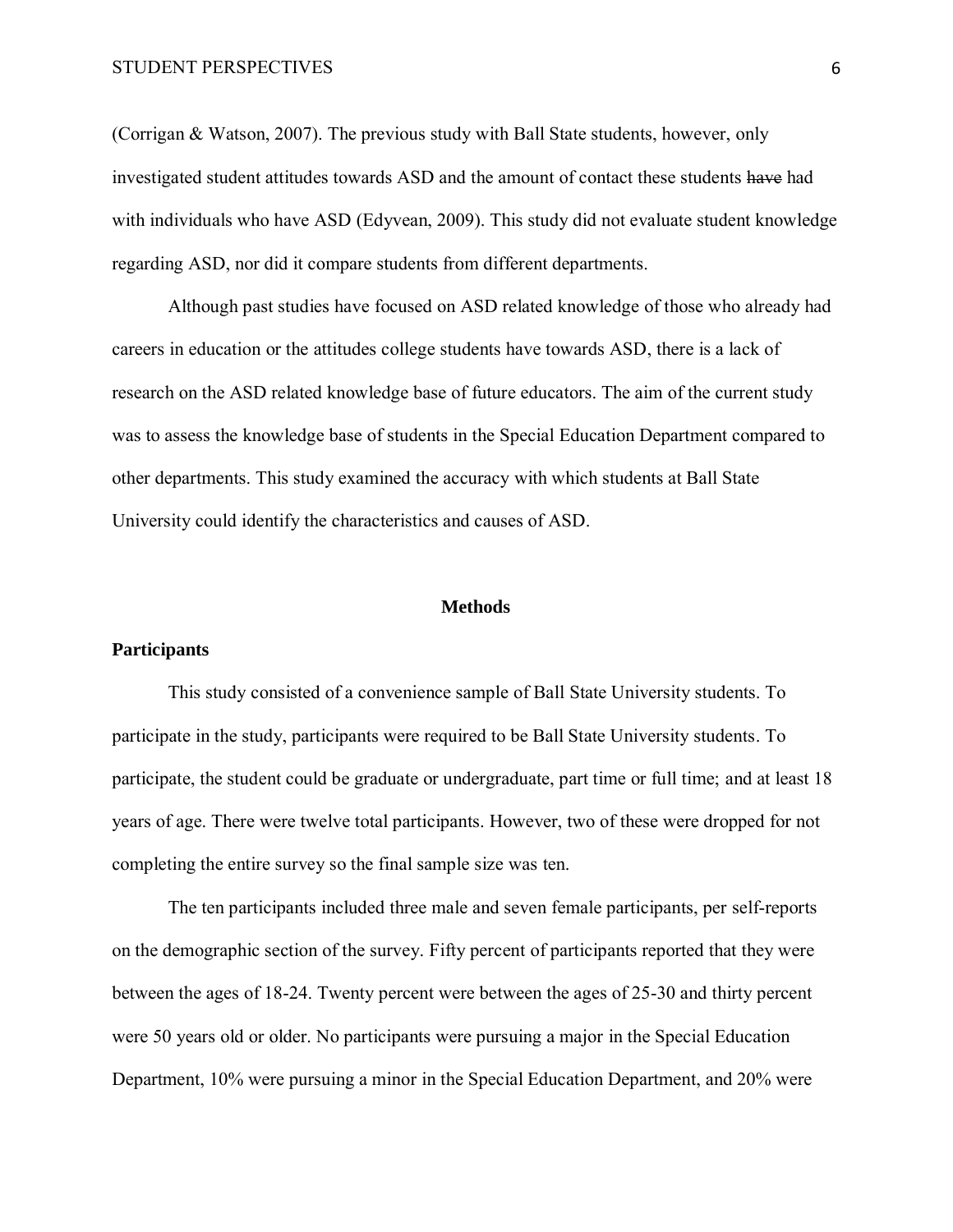pursuing a graduate degree or certificate in the Special Education Department. Seventy percent of participants were pursuing degrees or certificates in other departments.

# **Procedure**

Participants opened an email delivered through Ball State's Communication Center and followed a link to an anonymous Qualtrics survey. The survey began with information about the study followed by demographic questions such as gender, age, and major. Participants were then asked to read several statements regarding the characteristics of Autism Spectrum Disorder and respond with their opinion using a five-point-Likert scale. Examples of questions included "Individuals with Autism Spectrum Disorder often tend to struggle reading the body language of others" and "Individuals with Autism Spectrum Disorder are able to form friendships." Please see Appendix for a full list of the questions included in the survey.

In the final section of the survey, participants were asked to read several statements regarding the characteristics and causes of Autism Spectrum Disorder and respond with their opinion on whether each statement was true, false, or if they were unsure. Examples of statements such as "Autism Spectrum Disorder is caused by vaccines," "Autism Spectrum Disorder is more prevalent in females than in males," and "Epilepsy is a common diagnosis of individuals with Autism." The DSM 5 was used as the basis for all questions regarding Autism Spectrum Disorder. However, not all statements given to participants were accurate per the DSM 5. The average length of time participants took to complete the survey was approximately five minutes.

Participation in the study was voluntary. Participant responses to the survey were anonymous. Results were available solely to the researcher through Qualtrics.

# **Measures**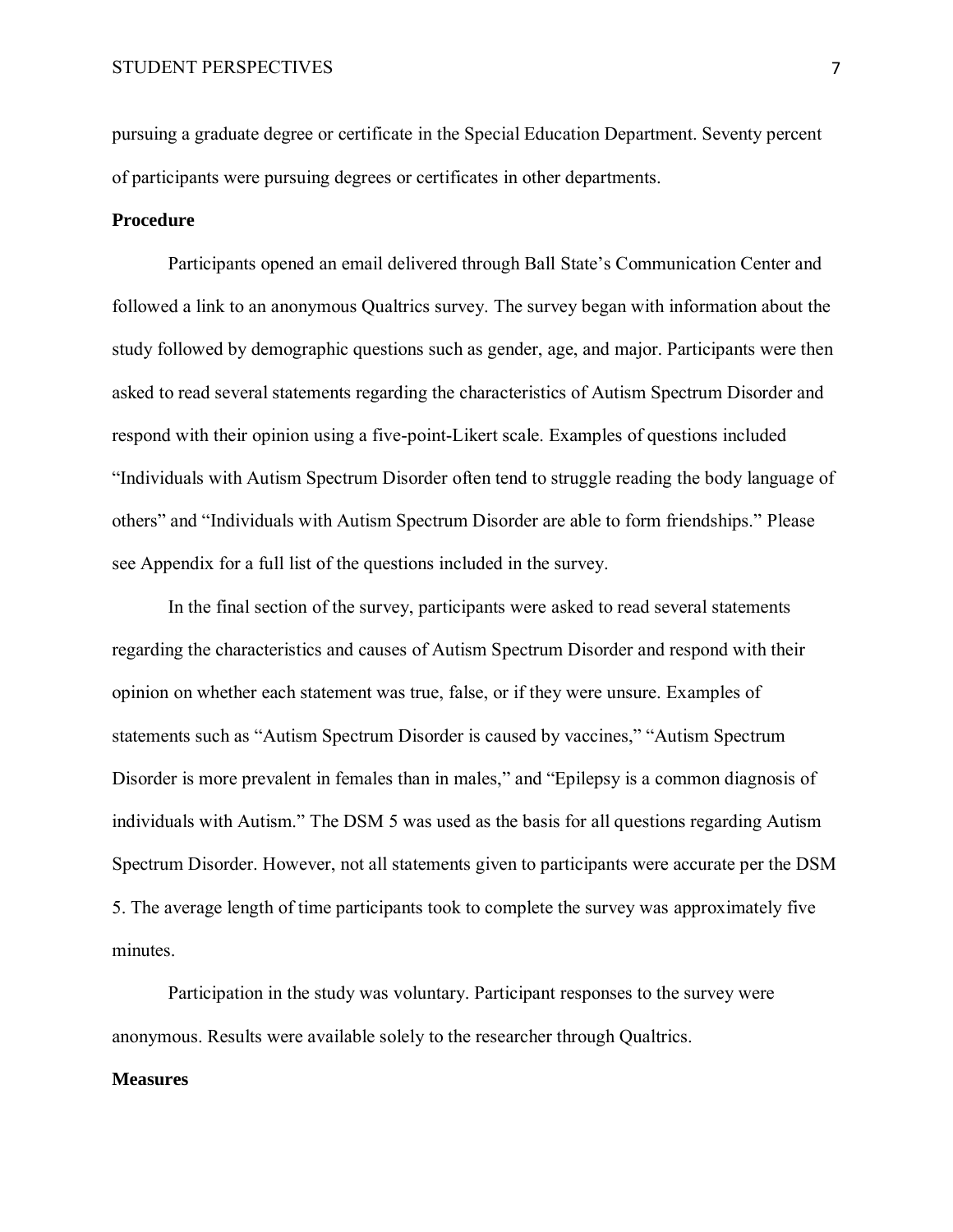The survey used is composed of 27 total questions; six of those were demographic questions. Twenty-one questions required participants to report their thoughts and opinions regarding Autism Spectrum Disorder. Eleven of these questions were scored on a five-point-Likert scale ranging from strongly agree to strongly disagree, with neutral in the middle. Ten questions had the following options as answers: true; unsure; or false.

### **Results**

Responses for questions included within the survey consisted of three different categories. The first category included responses of "agree," "strongly agree," and "true." The second category included responses of "disagree," "strongly disagree," and "false." The final category included responses of "neutral" and "unsure." Once grouped, relative frequency distributions were calculated for each group. These groups were then categorized as either "accurate" or "inaccurate" responses for each question. A response of "agree" or "strongly agree" was categorized as accurate for statements that are supported by the DSM 5. A response of "disagree" or "strongly disagree" was categorized as accurate for statements that are not supported by the DSM 5. For items where truth of the statement is not known, a response of "neutral" or "unsure" was categorized as accurate. Please see Appendix for a full list of the questions included in the survey and the accuracy rates for each question.

When students in the Special Education Department were asked their opinion, 100% indicated that they either agreed or strongly agreed with the following statement: Individuals with Autism Spectrum Disorder often tend to struggle reading the body language of others. When participants in other departments were asked their opinion on the same statement, 85.7% indicated that they either agreed or strongly agreed and 14.3% indicated a neutral opinion. One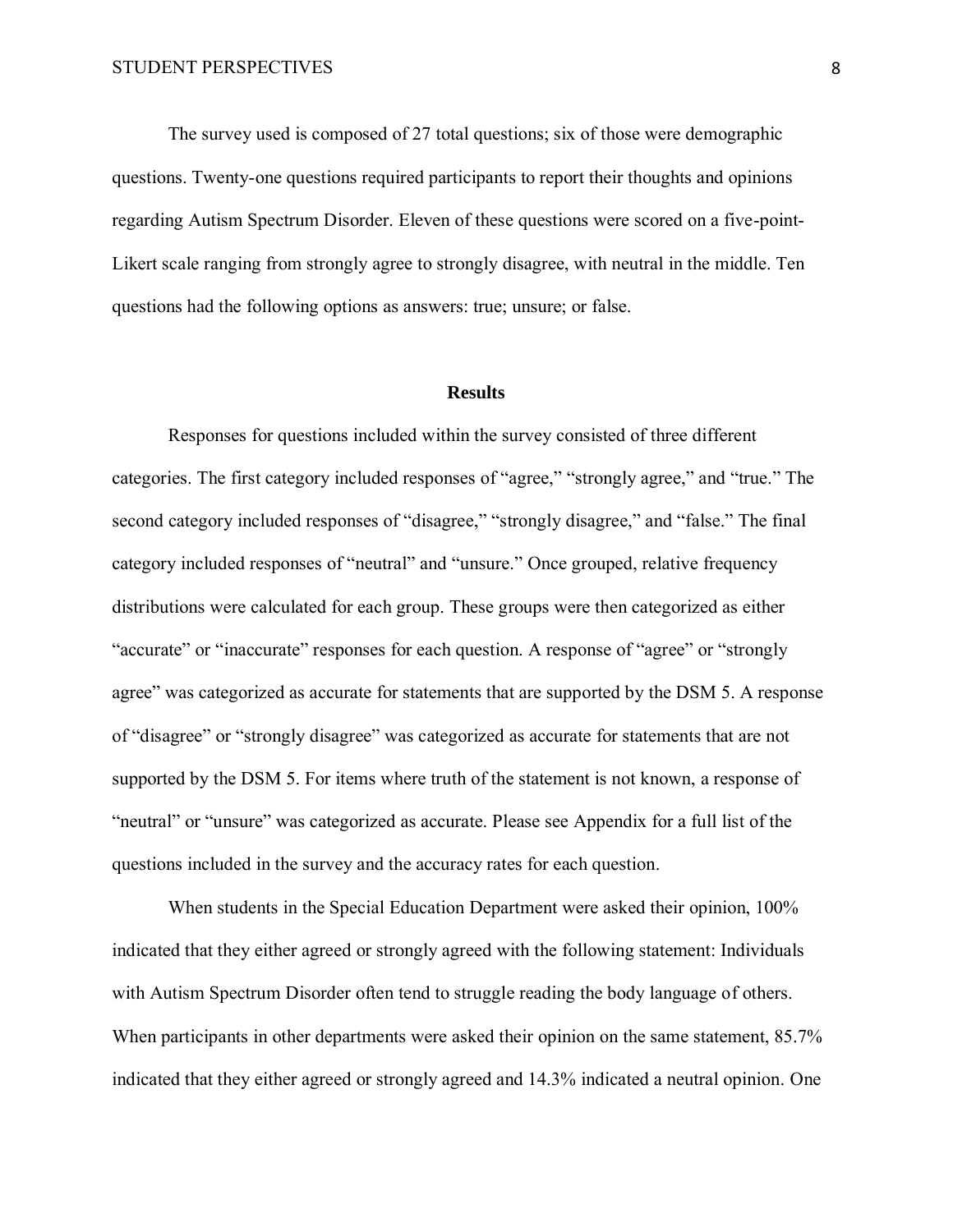hundred percent of participants in the Special Education Department responded accurately, while 85.7% of participants in other departments responded accurately.

When given the statement "Individuals with Autism Spectrum Disorder experience deficits in both social communication and social interaction across multiple situations," 100% of participants in the Special Education Department either agreed or strongly agreed. When participants in other departments were given the same statement, 71.4% either agreed or strongly agreed, 14.3% either disagreed or strongly disagreed, and 14.3% were neutral. One hundred percent of participants in the Special Education Department responded accurately and 71.4% of participants in other departments responded accurately.

When given the statement "Individuals with Autism Spectrum Disorder are able to form friendships," 66.7% of participants in the Special Education Department either agreed or strongly agreed and 33.3% were neutral. When participants in other departments were given the same statement, 100% either agreed or strongly agreed. For this item of the survey, 66.7% of participants in the Special Education Department responded accurately and 100% of participants in other departments responded accurately.

When given the statement "If an individual avoids making eye contact, they have Autism Spectrum Disorder," 100% of participants in the Special Education Department either disagreed or strongly disagreed. When participants in other departments were given the same statement, 100% either disagreed or strongly disagreed. One hundred percent of participants in the Special Education Department and other departments responded accurately.

When given the statement "If an individual engages in hand flapping or finger flicking, they have Autism Spectrum Disorder," 100% of participants in the Special Education Department either disagreed or strongly disagreed. When participants in other departments were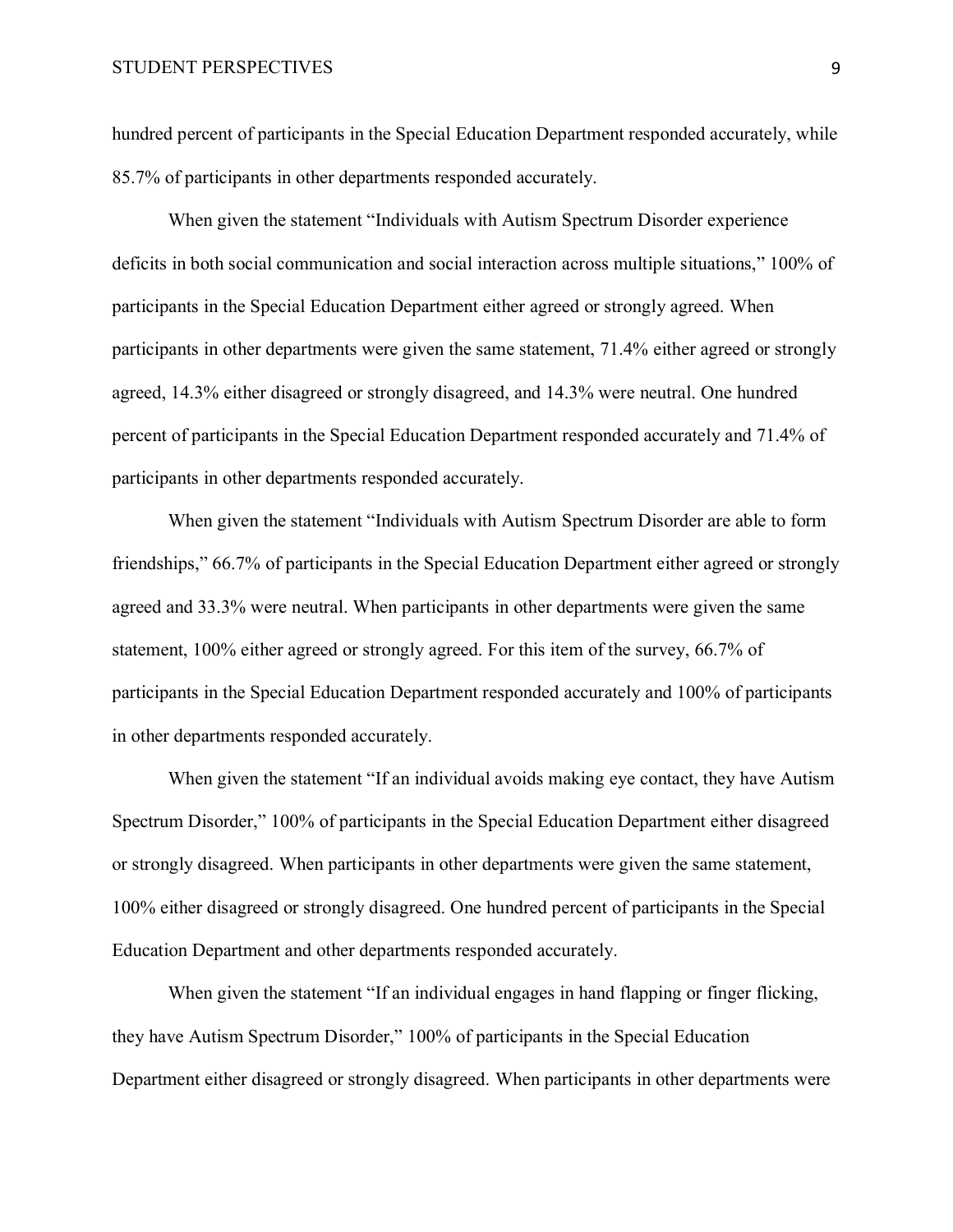given the same statement, 14.3% either agreed or strongly agreed, 28.6% either disagreed or strongly disagreed, and 57.1% were neutral. One hundred percent of participants in the Special Education Department responded accurately and 28.6% of participants in other departments responded accurately.

When given the statement "Individuals with Autism like last minute changes in their routine," 100% of participants in the Special Education Department either disagreed or strongly disagreed. When participants in other departments were given the same statement, 14.3% either agreed or strongly agreed and 85.7% either disagreed or strongly disagreed. One hundred percent of participants in the Special Education Department responded accurately and 85.7% of participants in other departments responded accurately.

When participants in the Special Education Department were given the statement "Individuals with Autism Spectrum Disorder may appear indifferent to pain or temperature," 33.3% either agreed or strongly agreed and 66.7% either disagreed or strongly disagreed. When participants in other departments were given the same statement, 14.3% either agreed or strongly agreed, 71.4% either disagreed or strongly disagreed, and 14.3% were neutral. For this item of the survey, 33.3% of participants in the Special Education Department responded accurately and 14.3% of participants in other departments responded accurately.

When given the statement "People with Autism Spectrum Disorder are prone to anxiety and depression," 100% of participants in the Special Education Department either agreed or strongly agreed. When participants in other departments were given the same statement, 85.7% either agreed or strongly agreed and 14.3% either disagreed or strongly disagreed. One hundred percent of participants in the Special Education Department responded accurately and 85.7% of participants in other departments responded accurately.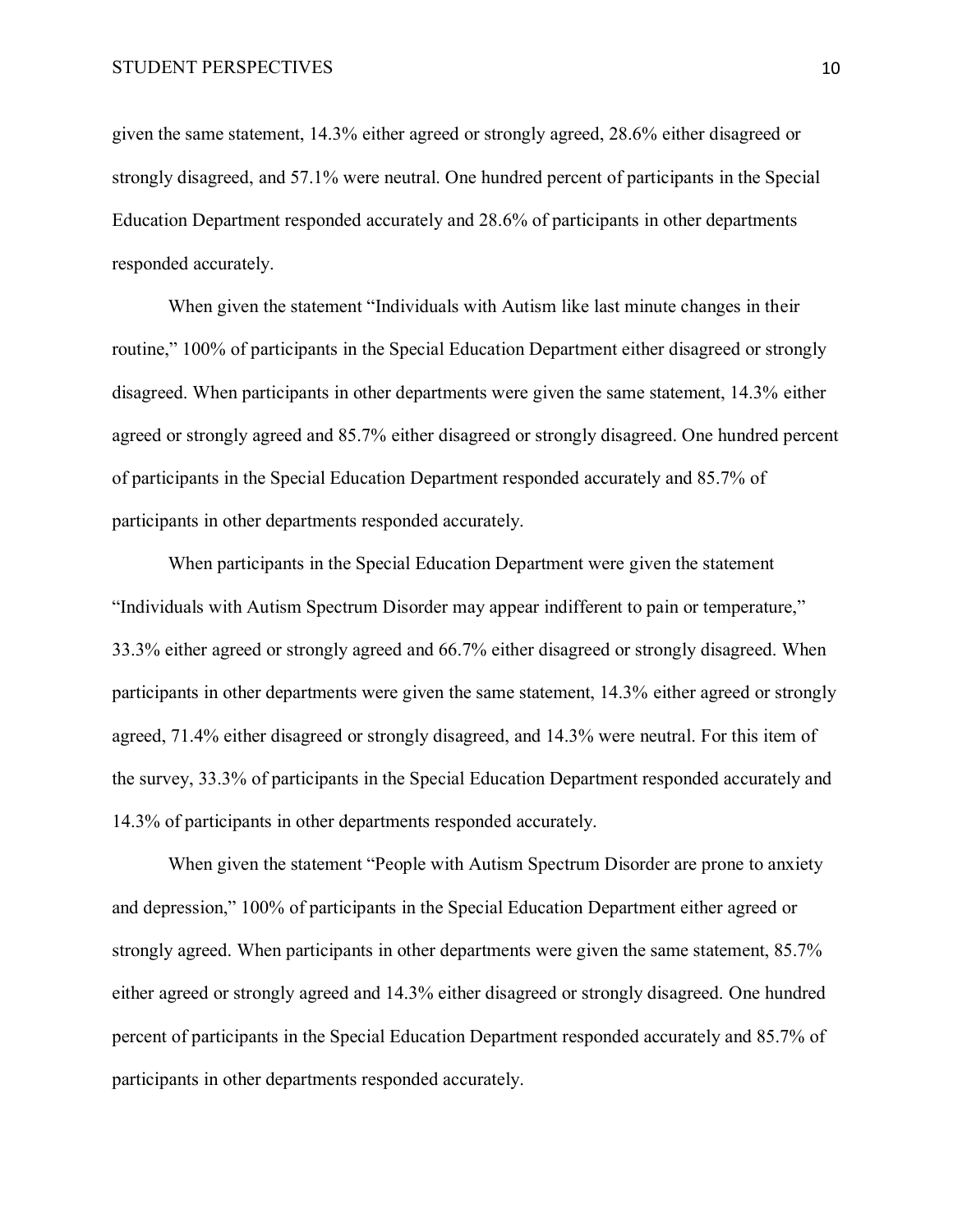When participants in the Special Education Department were given the statement "People with Autism Spectrum Disorder may mask their difficulties in public by using coping skills i.e. strategies to reduce stress levels," 66.7% either agreed or strongly agreed and 33.3% were neutral. When participants in other departments were given the same statement, 100% either agreed or strongly agreed. For this item of the survey, 66.7% of participants in the Special Education Department responded accurately and 100% of participants in other departments responded accurately.

When participants in the Special Education Department were given the statement "People with Autism Spectrum Disorder often tend to fidget and have trouble sitting still," 66.7% were neutral and 33.3% either agreed or strongly agreed. When participants in other departments were given the same statement, 42.9% either agreed or strongly agreed, 14.3% either disagreed or strongly disagreed, and 42.9% were neutral. For this item of the survey, 33.3% of participants in the Special Education Department responded accurately and 42.9% of participants in other departments responded accurately.

When participants in the Special Education Department were given the statement "Individuals with Autism do not engage in repetitive behaviors, i.e. over and over again," 66.7% either agreed or strongly agreed and 33.3% either disagreed or strongly disagreed. When participants in other departments were given the same statement, 85.7% either disagreed or strongly disagreed and 14.3% were neutral. For this item of the survey, 33.3% of participants in the Special Education Department responded accurately and 85.7% of participants in other departments responded accurately.

When participants in the Special Education Department were given the statement "Autism Spectrum Disorder is more prevalent in females than in males," 66.7% indicated the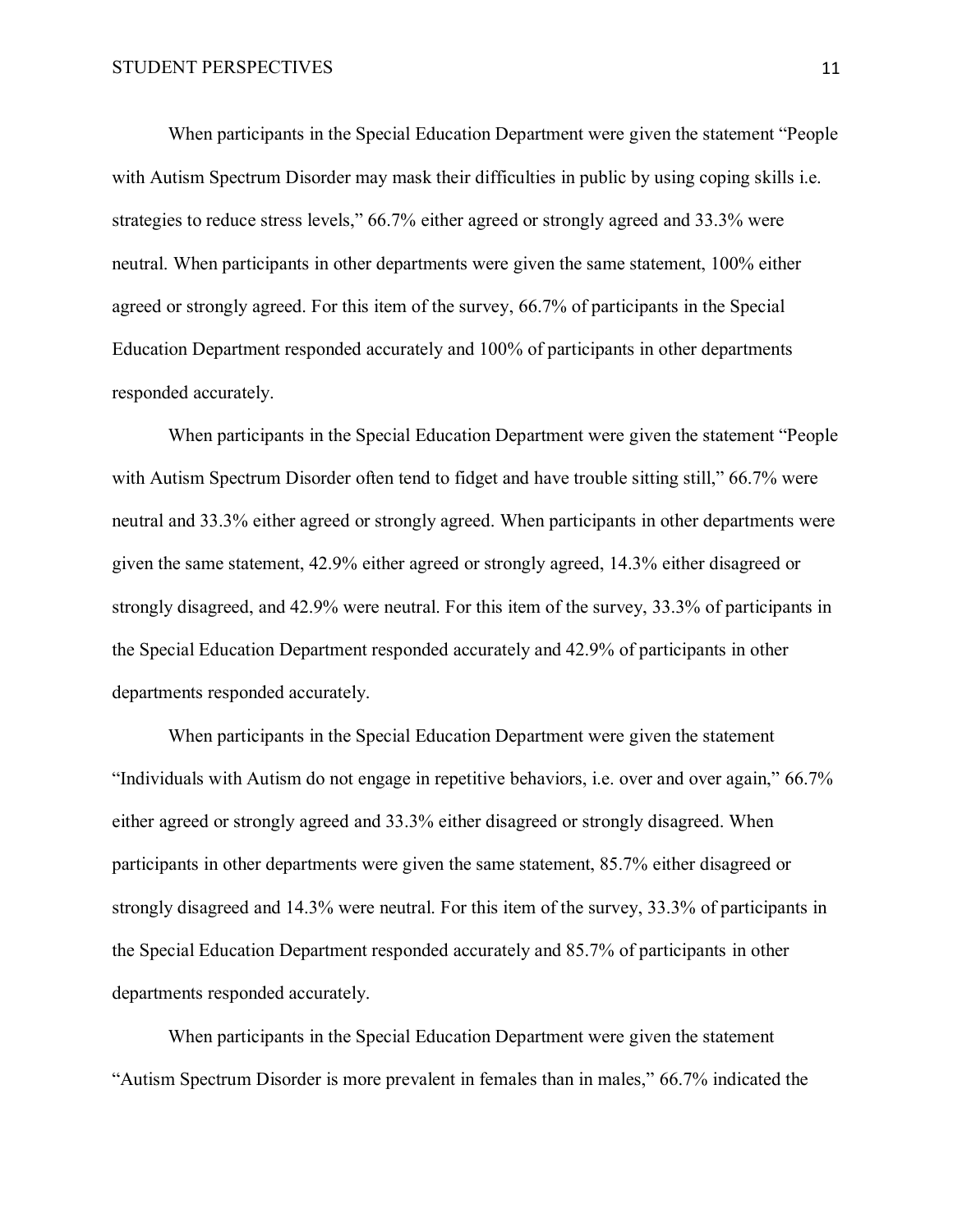statement was false and 33.3% indicated the statement was true. When participants in other departments were given the same statement, 57.1% indicated the statement was false and 42.9% were unsure. For this item of the survey, 66.7% of participants in the Special Education Department responded accurately and 57.1% of participants in other departments responded accurately.

When participants in the Special Education Department were given the statement "Higher rates of Autism Spectrum Disorder reflect a true increase in the frequency of Autism Spectrum Disorder," 33.3% indicated the statement was false and 66.7% were unsure. When participants in other departments were given the same statement, 57.1% indicated the statement was false and 42.9% were unsure. For this item of the survey, 66.7% of participants in the Special Education Department responded accurately and 42.9% of participants in other departments responded accurately.

When participants in the Special Education Department were given the statement "Autism Spectrum Disorder is caused by vaccines," 66.7% indicated the statement was false and 33.3% were unsure. When participants in other departments were given the same statement, 100% indicated the statement was false. For this item of the survey, 66.7% of participants in the Special Education Department responded accurately and 100% of participants in other departments responded accurately.

When participants in the Special Education Department were given the statement "Bad parenting can cause Autism Spectrum Disorder," 66.7% indicated the statement was false and 33.3% were unsure. When participants in other departments were given the same statement, 100% indicated the statement was false. For this item of the survey, 66.7% of participants in the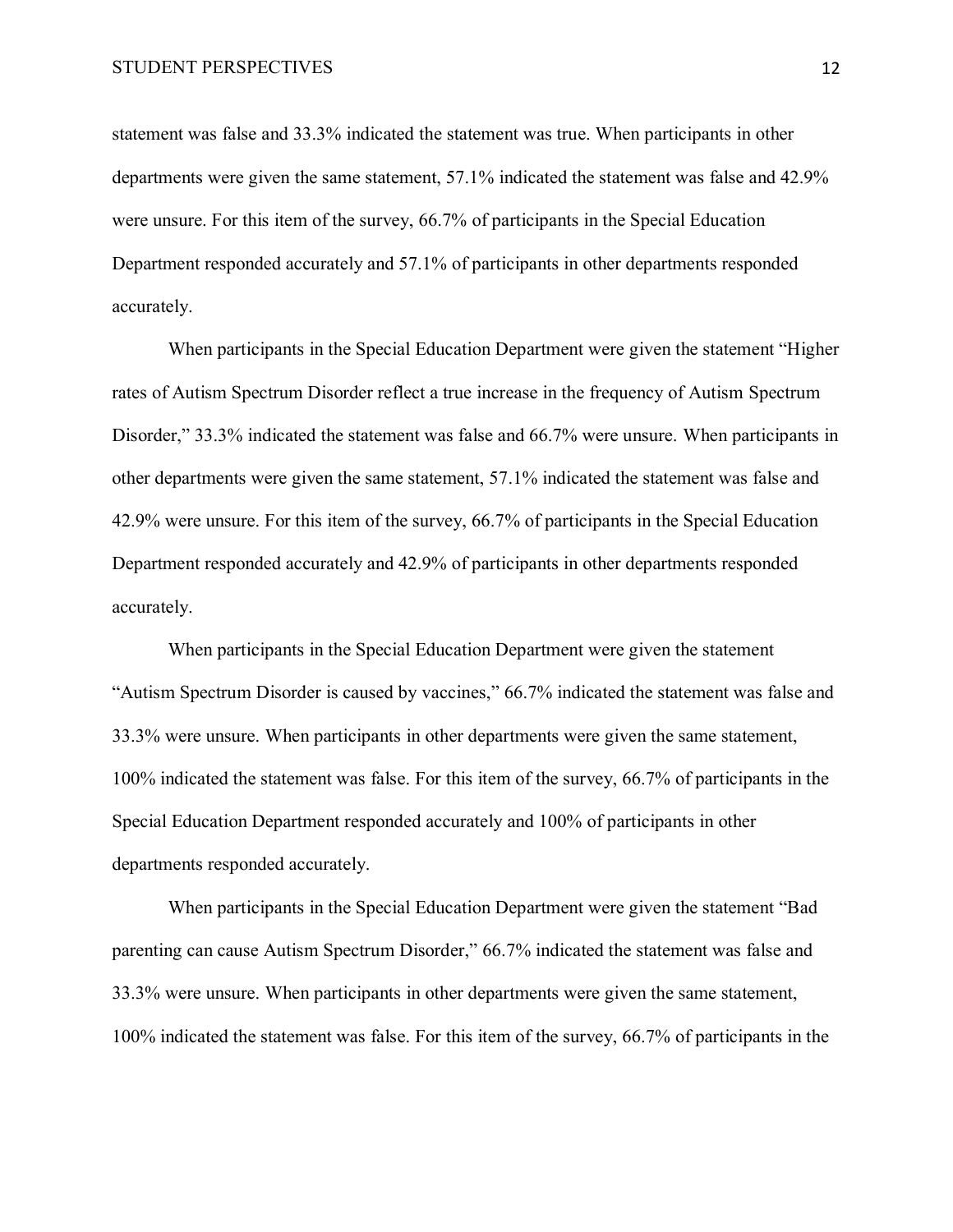Special Education Department responded accurately and 100% of participants in other departments responded accurately.

When participants in the Special Education Department were given the statement "Autism Spectrum Disorder is a degenerative disorder," 33.3% indicated the statement was true, 33.3% indicated the statement was false, and the remaining were unsure. When participants in other departments were given the same statement, 85.7% indicated the statement was false and 14.3% were unsure. For this item of the survey, 33.3% of participants in the Special Education Department responded accurately and 85.7% of participants in other departments responded accurately.

When participants in the Special Education Department were given the statement "Symptoms in individuals with Autism Spectrum Disorder may not be present in early childhood i.e. ages 3-8," 66.7% indicated the statement was true and 33.3% indicated the statement was false. When participants in other departments were given the same statement, 42.9% indicated the statement was true, 42.9% indicated the statement was false, and the remaining were unsure. For this item of the survey, 33.3% of participants in the Special Education Department responded accurately and 42.9% of participants in other departments responded accurately.

When participants in the Special Education Department were given the statement "Abnormalities of attention and hyperactivity are common in people with Autism Spectrum Disorder," 66.7% indicated the statement was true and 33.3% indicated the statement was false. When participants in other departments were given the same statement, 85.7% indicated the statement was true and 14.3% were unsure. For this item of the survey, 66.7% of participants in the Special Education Department responded accurately and 85.7% of participants in other departments responded accurately.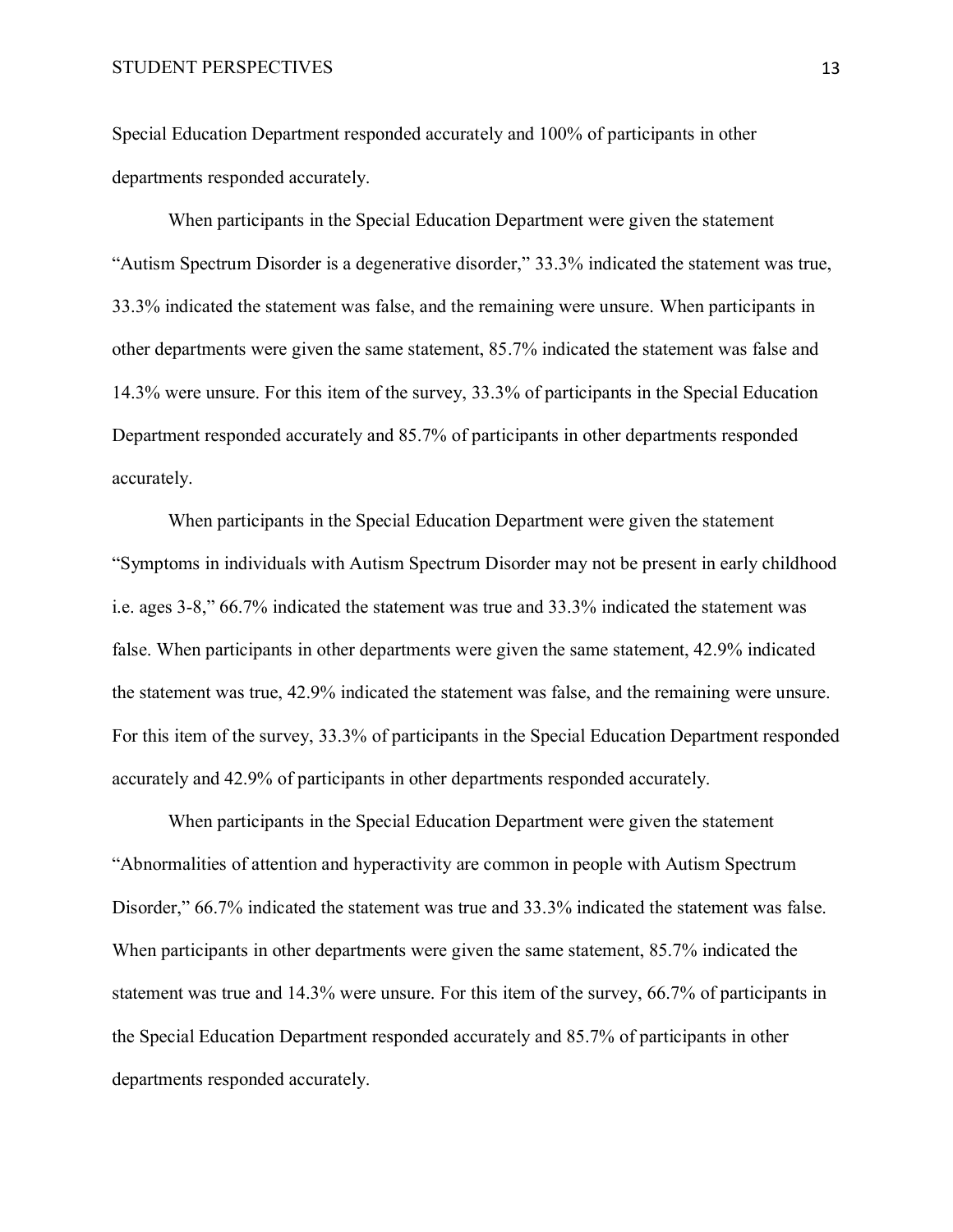When given the statement "People with Autism Spectrum Disorder may begin experiencing symptoms as early as their second birthday," 100% of participants in the Special Education Department indicated the statement was true. When participants in other departments were given the same statement, 100% indicated the statement was true. One hundred percent of participants in the Special Education Department and other departments responded accurately.

When participants in the Special Education Department were given the statement "It is common for people with Autism Spectrum Disorder to have an intellectual disability," 66.7% indicated the statement was false and 33.3% were unsure. When participants in other departments were given the same statement, 28.6% indicated the statement was true, 28.6% indicated the statement was false, and the remaining 42.8% were unsure. Zero percent of participants in the Special Education Department responded accurately and 28.6% of participants in other departments responded accurately.

When participants in the Special Education Department were given the statement "Epilepsy is a common diagnosis of individuals with Autism," 66.7% indicated the statement was false and 33.3% indicated the statement was true. When participants in other departments were given the same statement, 42.9% indicated the statement was false and 57.1% were unsure. For this item of the survey, 33.3% of participants in the Special Education Department responded accurately and 0% of participants in other departments responded accurately.

# **Discussion**

Surprisingly, there were ten items in which participants in other departments showed a higher percentage of accurate responses than participants in the Special Education Department. Participants in the Special Education Department showed a higher percentage of accurate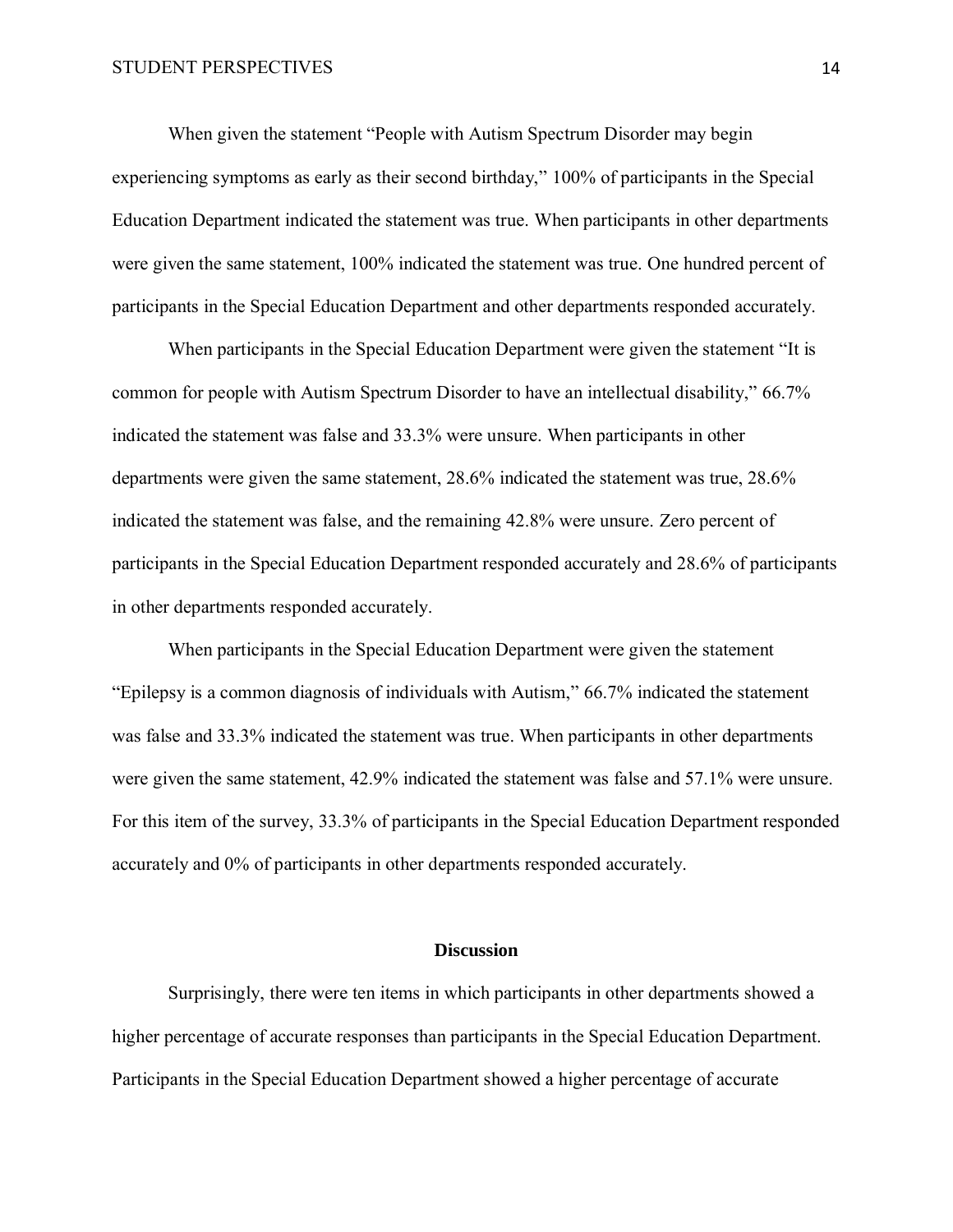responses compared to participants in other departments for nine items. There were two items in which participants in the Special Education Department and participants in other departments showed equal percentages of accurate responses.

Although some inaccurate responses were expected from students in the Special Education Department due to previous research finding that experience is positively correlated with a more accurate understanding of ASD (Segall & Campbell, 2012), there were several points of concern in the inability of participants in the Special Education Department to respond accurately for certain statements. Only 33.3% of participants in the Special Education Department were able to identify that individuals with ASD may engage in repetitive behaviors as opposed to 85.7% of participants in other departments being able to do so. Only 66.7% of participants in the Special Education Department did not indicate that bad parenting can cause ASD. Meanwhile, 100% of participants in other departments indicated that bad parenting does not cause ASD. Although there were several items that 100% of participants in the Special Education Department responded to accurately, inaccurate responding to certain other items are concerning. Interestingly, the percentage of "neutral" or "unsure" responses on some questions was higher than expected. However, this finding is consistent with previous research that found educators were lacking in knowledge of ASD (Segall, 2008).

Unfortunately, due to small sample size, external validity for this study is poor. Additionally, there was not an equal distribution between participant groups. Both factors negatively impact the ability of results obtained from this study to a wider population of future educators. Also, due to a limitation on the availability of resources, this study could not feasibly include enough questions to give a complete assessment of the ASD related knowledge base of Ball State students. There were also a few errors made in the demographics section of the survey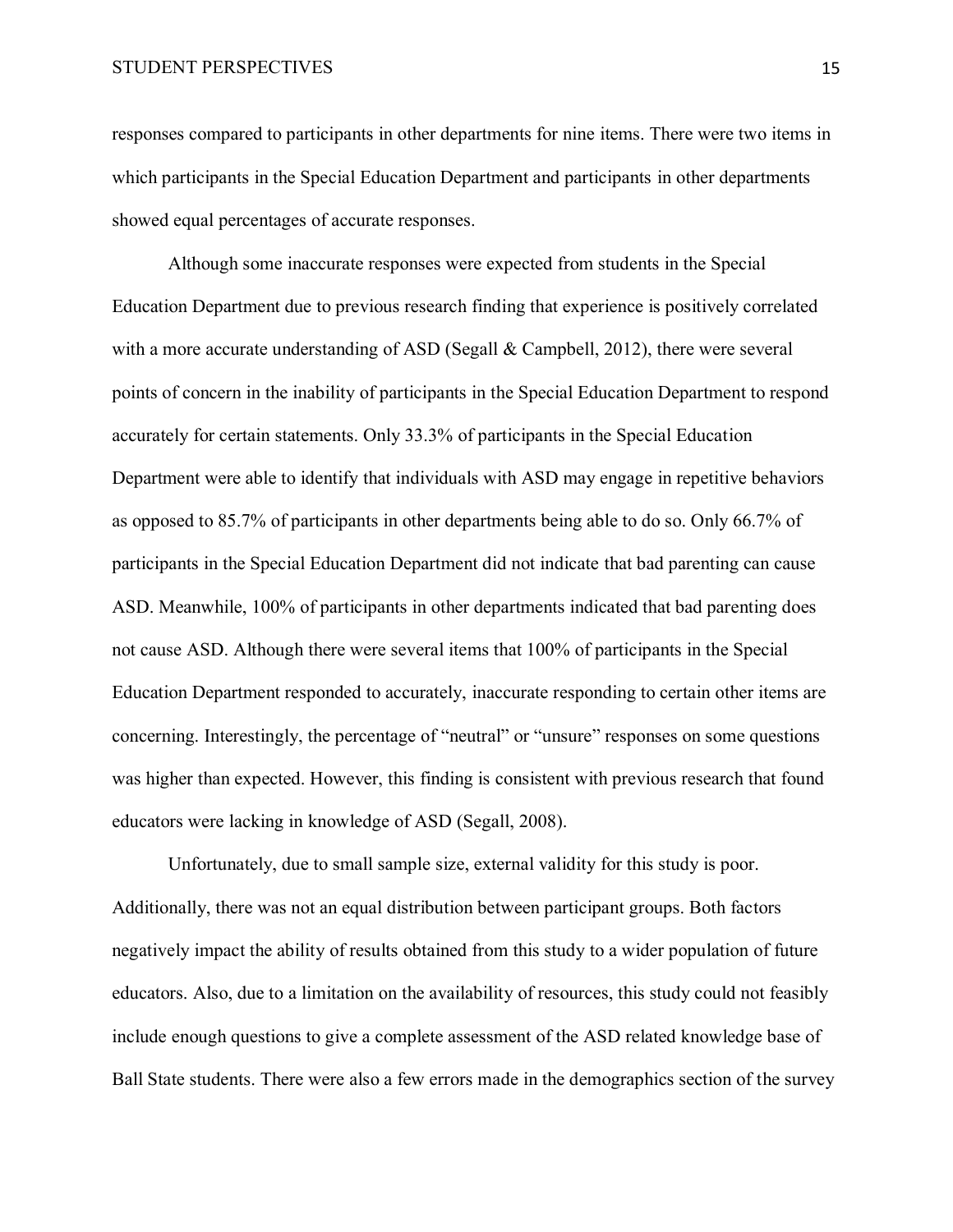that was sent out to students. When asked for their age, participants were given the option of selecting 18-24, 25-30, 30-40, and 50+. This leaves overlap for any participants who may have been 30 years of age and excludes participants who may have been between the ages of 41 and 49.

Also, participants were not asked about the amount of contact they have had with those who have ASD. Nor were participants asked if they themselves had been diagnosed with ASD. Neglecting these two items has resulted in extraneous variables that were not controlled for and could have affected results of the study.

Although the results of this study are not generalizable, they are interesting and more research should be done in this area. In the future, a stronger assessment of knowledge regarding ASD should be used. Additionally, a larger sample size with a more equal distribution between participant groups should be obtained.

Although the small sample size limits the validity of this study, it is concerning that students in the Special Education Department do not seem to have a more accurate knowledge of ASD compared to students in other departments. However, due to the limitations of this study, more research should be done to assess and compare the knowledge base of students in the Special Education Department versus other departments.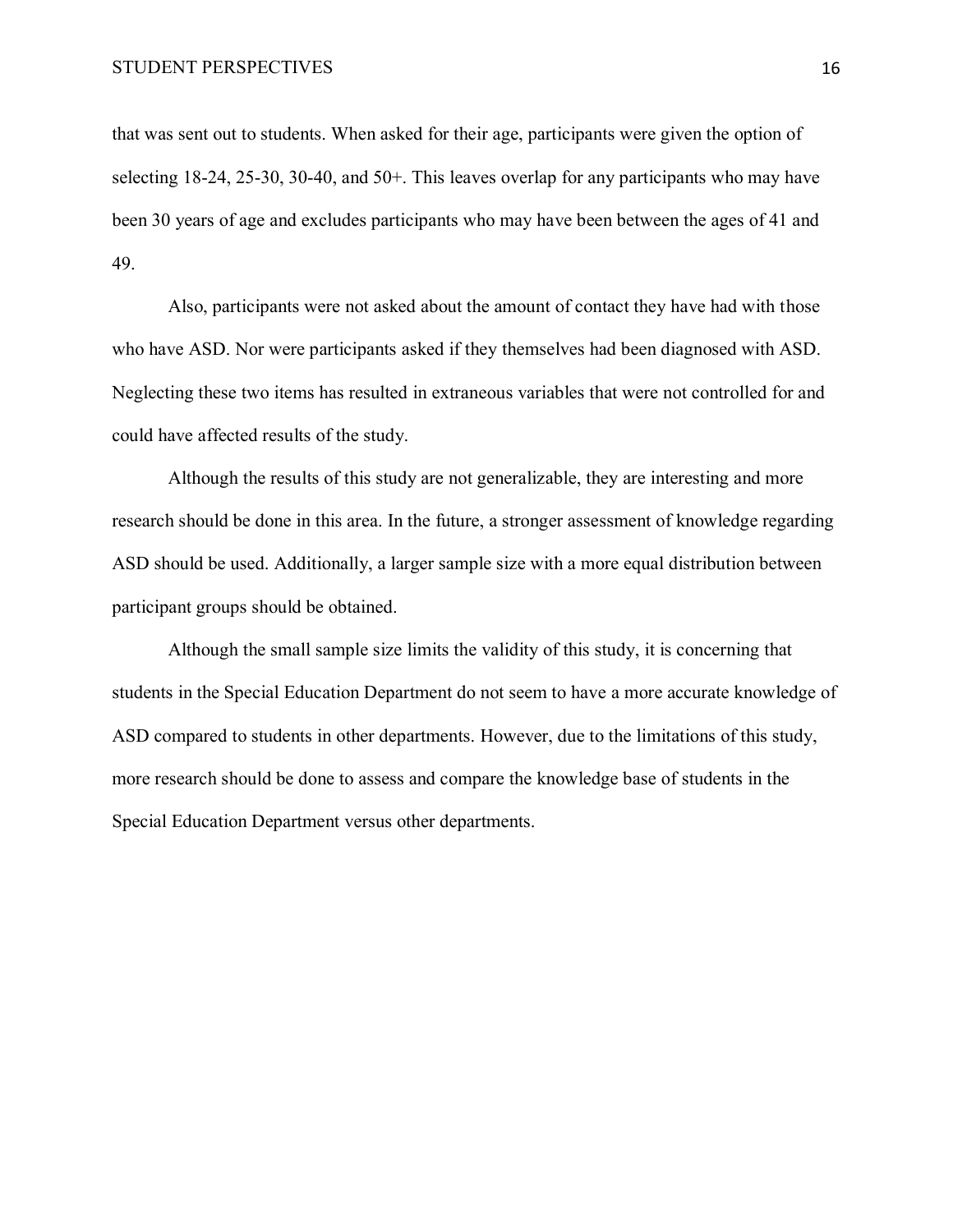# References

- American Psychiatric Association. (2013). Diagnostic and statistical manual of mental disorders (5th ed.). Arlington, VA: Author.
- Bjorklund, D. F. (2012). *Children's thinking: Cognitive development and individual differences*. Belmont, CA: Wadsworth/Cengage Learning.
- Corrigan, P. W., & Watson, A. C. (2007). How children stigmatize people with mental illness. *International Journal of Social Psychiatry,53*(6), 526-546. doi:10.1177/0020764007078359.
- Edyvean, C. (2009). *Attitudes toward Autism: Reducing discrimination with contact*  (Undergraduate thesis). Retrieved from http://cardinalscholar.bsu.edu/handle/123456789/194217.
- Holifield, C., Goodman, J., Hazelkorn, M., & Heflin, L. J. (2010). Using self-monitoring to increase attending to task and academic accuracy in children with Autism. *Focus on Autism and Other Developmental Disabilities,25*(4), 230-238. doi:10.1177/1088357610380137.
- Jordan, R. (2005). Managing autism and Asperger's syndrome in current educational provision. Pediatric Rehabilitation, 8, 104–112.
- Munson, J., Dawson, G., Sterling, L., Beauchaine, T., Zhou, A., Koehler, E., . . . Abbott, R. (2008). Evidence for Latent Classes of IQ in Young Children With Autism Spectrum Disorder. *American Journal on Mental Retardation,113*(6), 439-452. doi:10.1352/2008.113:439-452.
- Robertson, K., Chamberlain, B., & Kasari, C. (2003). General education teachers' relationships with included students with autism. *Journal of Autism and Developmental Disorders,* 33, 123–130.
- Segall, M. J., & Campbell, J. M. (2012). Factors relating to education professionals' classroom practices for the inclusion of students with autism spectrum disorders. *Research in Autism Spectrum Disorders,6*(3), 1156-1167. doi:10.1016/j.rasd.2012.02.007.
- Segall, M. J. (2008). *Inclusion of students with autism spectrum disorder: Educator experience, knowledge, and attitudes* (Unpublished master's thesis).
- Stone, W. L., & Rosenbaum, J. L. (1988). A comparison of teacher and parent views of autism. *Journal of Autism and Developmental Disorders,18*(3), 403-414. doi:10.1007/bf02212195.
- Sullivan, T. N., & Bradshaw, C. P. (2012). Introduction to the Special Issue of Behavioral Disorders: Serving the Needs of Youth with Disabilities through School-Based Violence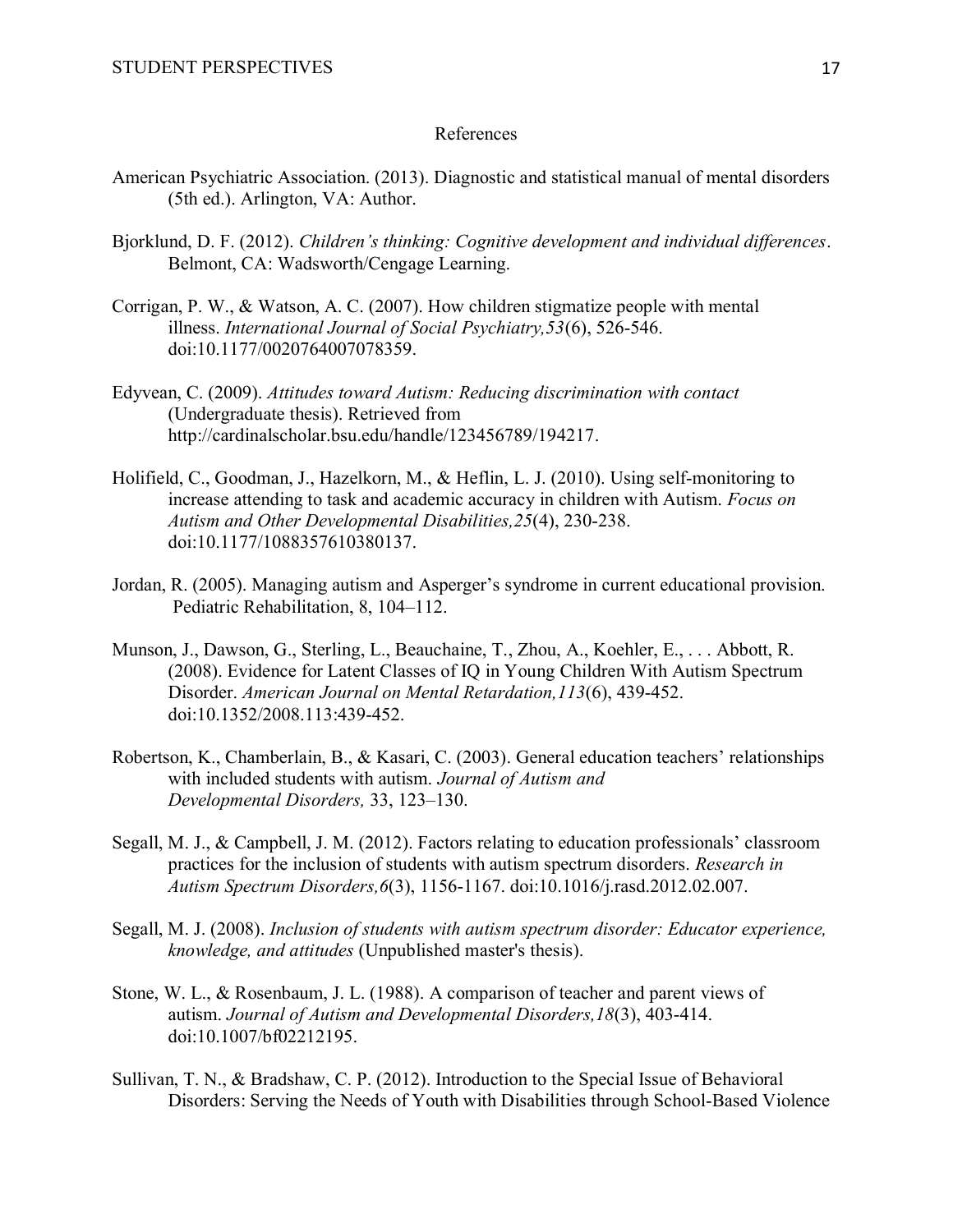Prevention Efforts. *Behavioral Disorders,37*(3), 129-132. doi:10.1177/019874291203700301.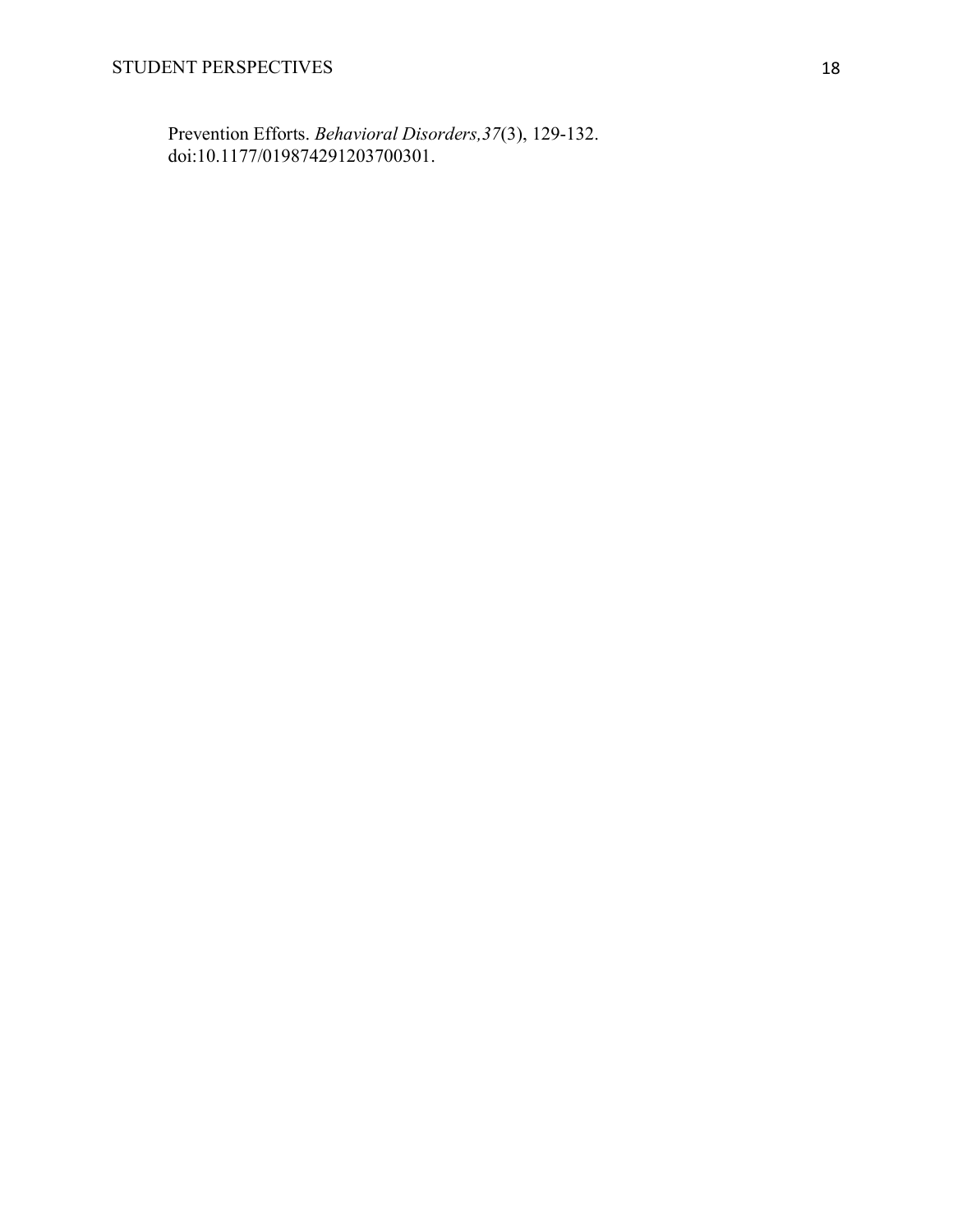# Appendix

*Table 1*

Participant accuracy in understanding Autism Spectrum Disorder

|                                | Participant Accuracy Rate |                   |
|--------------------------------|---------------------------|-------------------|
| Statement                      | <b>SPCE</b> Department    | Other Departments |
| 1. Individuals with Autism     | 100%                      | 85.7%             |
| Spectrum Disorder often tend   |                           |                   |
| to struggle reading the body   |                           |                   |
| language of others.            |                           |                   |
| 2. Individuals with Autism     | 100%                      | 71.4%             |
| Spectrum Disorder              |                           |                   |
| experience deficits in both    |                           |                   |
| social communication and       |                           |                   |
| social interaction across      |                           |                   |
| multiple situations.           |                           |                   |
| 3. Individuals with Autism     | 66.7%                     | 100%              |
| Spectrum Disorder are able to  |                           |                   |
| form friendships.              |                           |                   |
| 4. If an individual avoids     | 100%                      | 100%              |
| making eye contact, they       |                           |                   |
| have Autism Spectrum           |                           |                   |
| Disorder.                      |                           |                   |
| 5. If an individual engages in | 100%                      | 28.6%             |
| hand flapping or finger        |                           |                   |
| flicking, they have Autism     |                           |                   |
| Spectrum Disorder.             |                           |                   |
| 6. Individuals with Autism     | 100%                      | 85.7%             |
| like last minute changes in    |                           |                   |
| their routine.                 |                           |                   |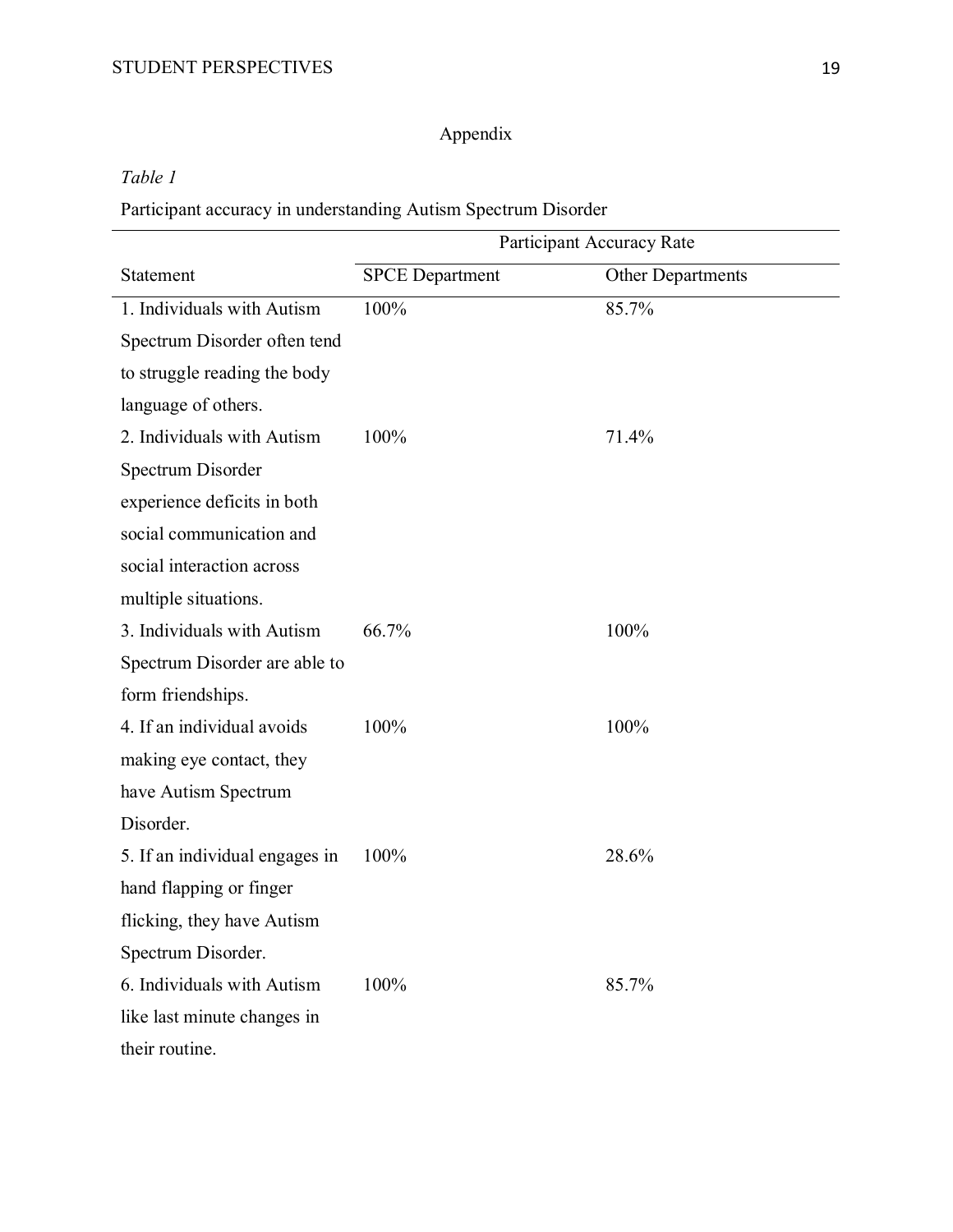| 7. Individuals with Autism      | 33.3% | 14.3% |
|---------------------------------|-------|-------|
| Spectrum Disorder may           |       |       |
| appear indifferent to pain or   |       |       |
| temperature.                    |       |       |
| 8. People with Autism           | 100%  | 85.7% |
| Spectrum Disorder are prone     |       |       |
| to anxiety and depression.      |       |       |
| 9. People with Autism           | 66.7% | 100%  |
| Spectrum Disorder may mask      |       |       |
| their difficulties in public by |       |       |
| using coping skills i.e.        |       |       |
| strategies to reduce stress     |       |       |
| levels.                         |       |       |
| 10. People with Autism          | 33.3% | 42.9% |
| Spectrum Disorder often tend    |       |       |
| to fidget and have trouble      |       |       |
| sitting still.                  |       |       |
| 11. Individuals with Autism     | 33.3% | 85.7% |
| do not engage in repetitive     |       |       |
| behaviors, i.e. over and over   |       |       |
| again.                          |       |       |
| 12. Autism Spectrum             | 66.7% | 57.1% |
| Disorder is more prevalent in   |       |       |
| females than in males.          |       |       |
| 13. Higher rates of Autism      | 66.7% | 42.9% |
| Spectrum Disorder reflect a     |       |       |
| true increase in the frequency  |       |       |
| of Autism Spectrum              |       |       |
| Disorder.                       |       |       |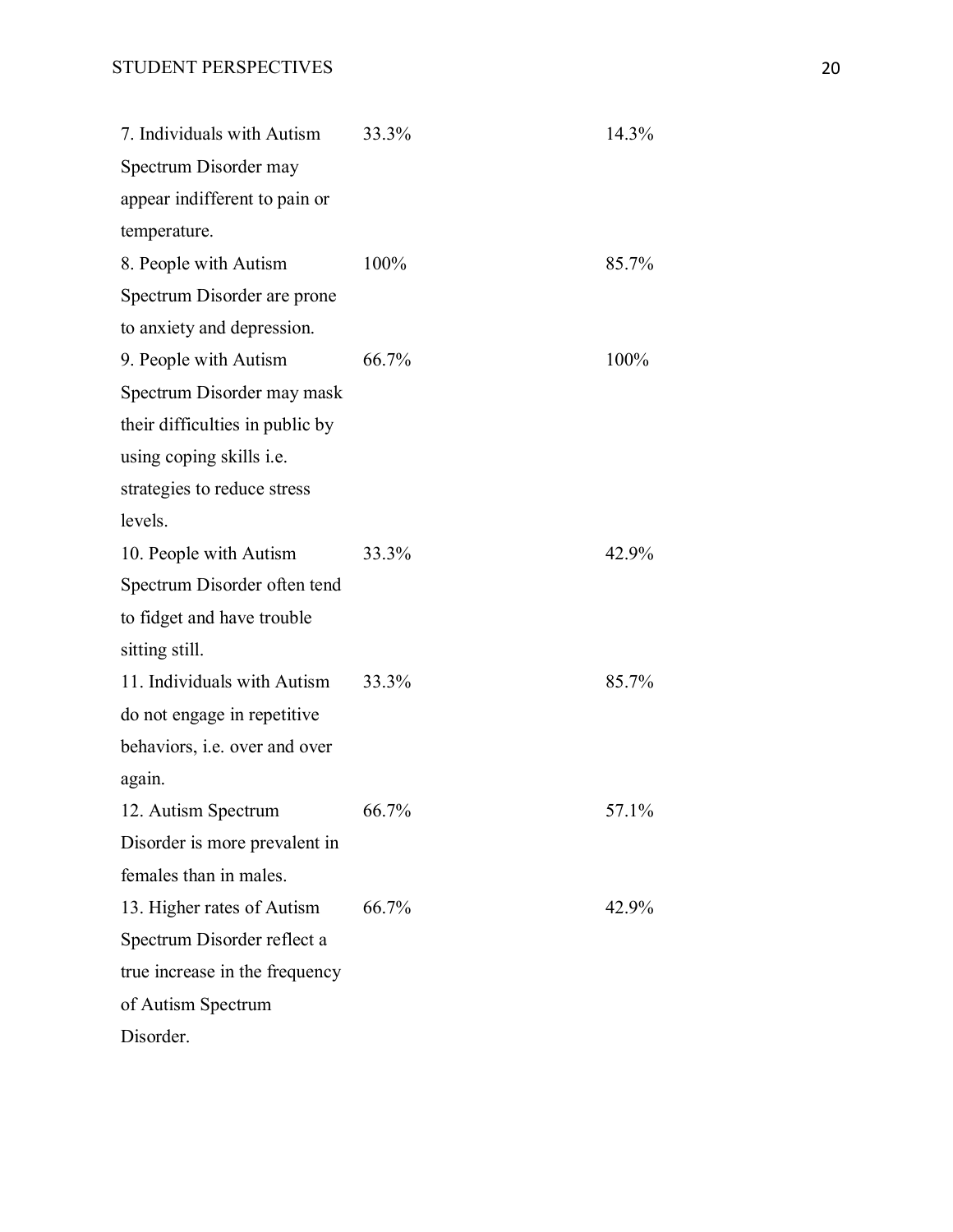| 14. Autism Spectrum                  | 66.7% | 100%  |
|--------------------------------------|-------|-------|
| Disorder is caused by                |       |       |
| vaccines.                            |       |       |
| 15. Bad parenting can cause          | 66.7% | 100%  |
| Autism Spectrum Disorder.            |       |       |
| 16. Autism Spectrum                  | 33.3% | 85.7% |
| Disorder is a degenerative           |       |       |
| disorder.                            |       |       |
| 17. Symptoms in individuals          | 33.3% | 42.9% |
| with Autism Spectrum                 |       |       |
| Disorder may not be present          |       |       |
| in early childhood, i.e. ages        |       |       |
| $3 - 8$ .                            |       |       |
| 18. Abnormalities of attention 66.7% |       | 85.7% |
| and hyperactivity are                |       |       |
| common in people with                |       |       |
| Autism Spectrum Disorder.            |       |       |
| 19. People with Autism               | 100%  | 100%  |
| Spectrum Disorder may begin          |       |       |
| experiencing symptoms as             |       |       |
| early as their second birthday.      |       |       |
| 20. It is common for people          | $0\%$ | 28.6% |
| with Autism Spectrum                 |       |       |
| Disorder to have an                  |       |       |
| intellectual disability.             |       |       |
| 21. Epilepsy is a common             | 33.3% | 0%    |
| diagnosis of individuals with        |       |       |
| Autism.                              |       |       |

*Note.* Students in the Special Education Department (SPCE Department) and students in departments other than the Special Education Department (Other Departments) at Ball State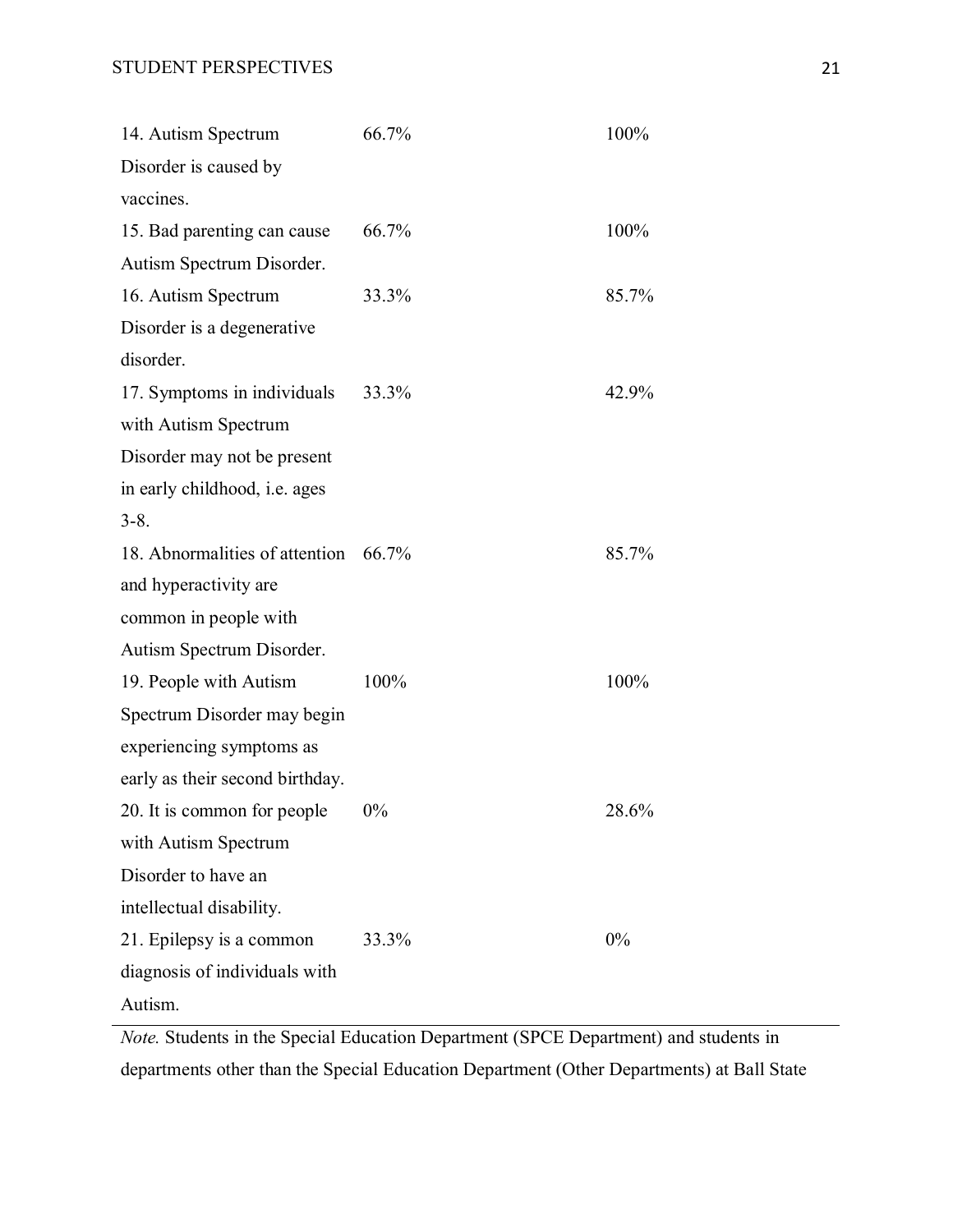University were asked their opinion on several statements regarding Autism Spectrum Disorder (ASD). Not all statements given to participants were accurate. Participant responses that were supported by the Diagnostic and Statistical Manual of Mental Disorders (DSM 5) were considered accurate responses.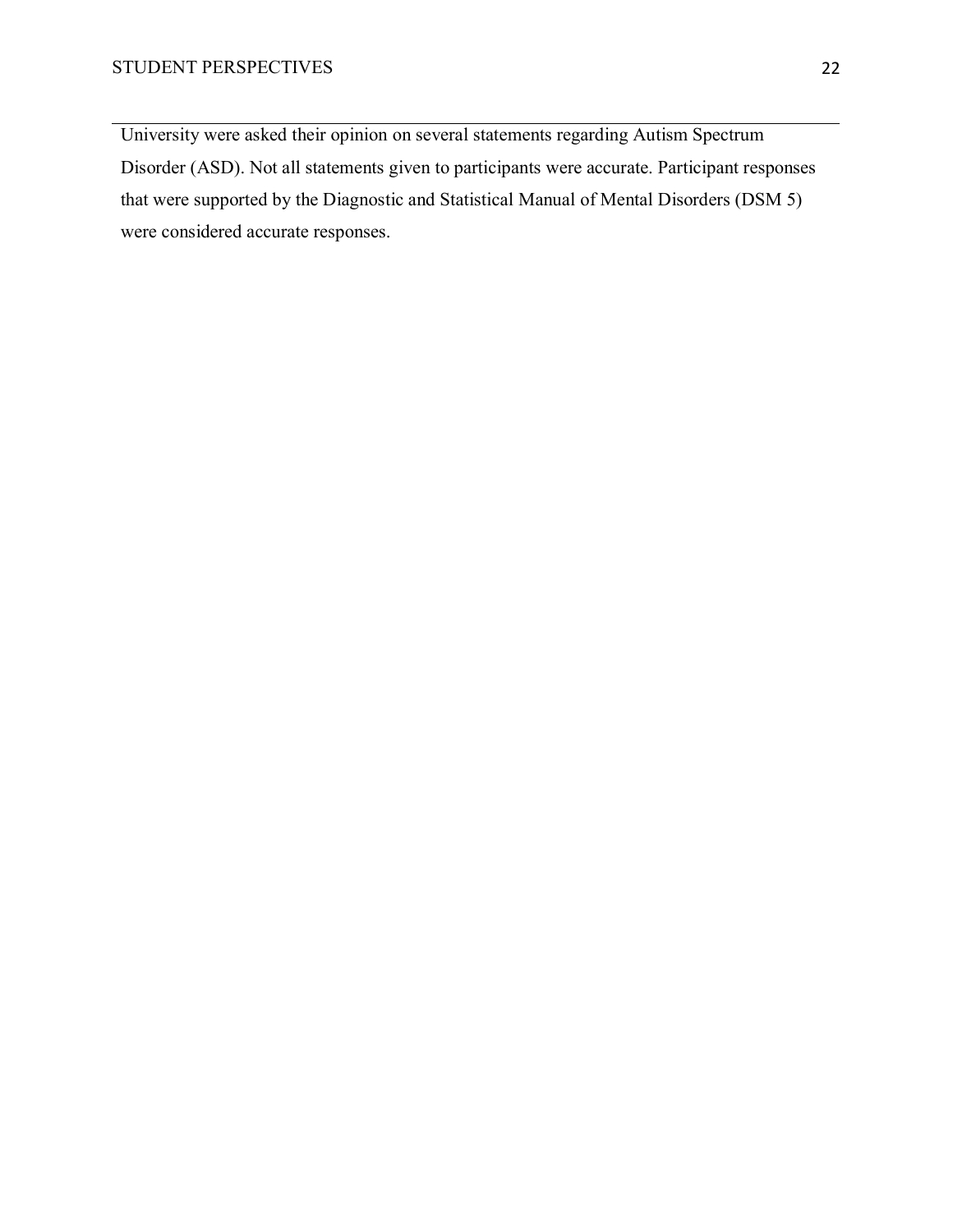Office of Research Integrity Office of Research Integrity<br>Institutional Review Board (IRB)<br>2000 University Avenue<br>Muncio IN 47306 0455 2000 University Avenue<br>Muncie, IN 47306-0155 Office of Research Integrity<br>Institutional Review Board (IRB)<br>2000 University Avenue<br>Muncie, IN 47306-0155<br>Phone: 765-285-50/00 Phone: 765-285-5070



http://cms.bsu.edu/about/administrativeoffices/researchintegrity

# **IRB HUMAN SUBJECTS RESEARCH APPLICATION AND PROTOCOL FORM**

### **PRINCIPAL INVESTIGATOR INFORMATION**

**The Principal Investigator (PI) MUST be a Ball State University Faculty, Staff, Graduate Student or Undergraduate Student research.** 

| Principal Investigator Name Kaitlyn Adkins                                                 |               |                   |
|--------------------------------------------------------------------------------------------|---------------|-------------------|
| CurrentDegree: Other<br><b>Psychological Science</b><br>Department:                        |               |                   |
| kpjackson@bsu.edu<br>Email:                                                                | Phone Number: | +1 (812) 620-7529 |
| Type of Student Research Honors Thesis<br><b>BSU Undergraduate Student</b><br>Affiliation: |               |                   |
| <b>Principal Investigator Research Experience:</b>                                         |               |                   |
| 1. Have you ever been a Principal Investigator?                                            | $\bigcap$ Yes | ∩No               |
| 2. How many years have you been conducting research in any capacity?                       |               | Years             |
| 3. Have any of your prior studies been suspended or terminated by BSU or a third party?    | $\bigcap$ Yes | $\odot$ No        |
| 4. Have you or any member of your research staff ever been sanctioned for unethical        |               |                   |
| behavior in research activities?                                                           | $\bigcap$ Yes | ∩No               |

### **PRINCIPAL INVESTIGATOR AGREEMENT**:

I have read and understand the Ball State University's "Policy for the Protection of Human Subjects in Research," as stated in the  $\overline{\mathsf{N}}$  Faculty and Professional Personnel Handbook, and I agree:

a. to accept responsibility for the scientific and ethical conduct of this research study,

b. to obtain IRB approval prior to revising and altering the research protocol, informed consent, or study documents, and c. to immediately report any serious adverse events and/or unanticipated problems as a results of this study to the IRB within 24

hours.

### **FACULTY ADVISOR INFORMATION**

**If the Principal Investigator (PI) is a STUDENT with Ball State University, a BSU Faculty Member advising or supervising the student must be listed below:** 

| Faculty Advisor Name:<br>Lisa Drumb, BCBA |                        |  |  |             |                   |               |                   |
|-------------------------------------------|------------------------|--|--|-------------|-------------------|---------------|-------------------|
|                                           | CurrentDegree: PhD     |  |  | Department: | Special Education |               |                   |
|                                           | Email: ladrumb@bsu.edu |  |  |             |                   | Phone Number: | +1 (765) 285-5700 |

### **FACULTY ADVISOR ASSURANCE STATEMENT**

As the Faculty Advisor for this study, I certify that I have reviewed and support this protocol and approve the merit of this research project and the competency of the investigator(s) to conduct the project. My involvement in this study is as follow (Check Box):

I will be involved in this project. My name is listed and my responsibilities (described in the Key Personnel section) include supervision and oversight of this project.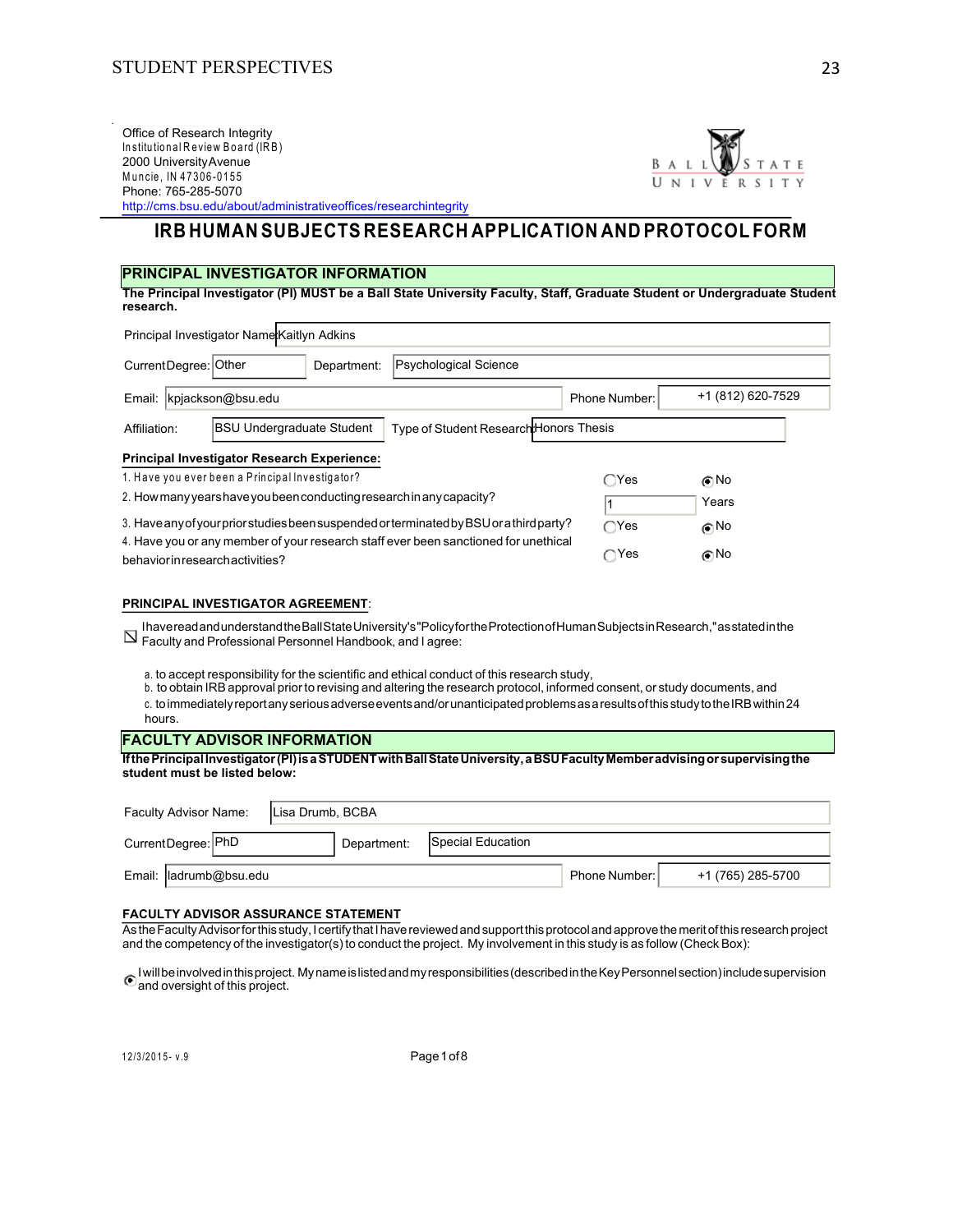### **KEY PERSONNEL**

Listall Key Personnel (including Faculty Advisor), other than the PI, who will have a role in the research project<br>*(Thesis and Dissertation*<br>Committee Members are not *required unless they will work with you on your resea* 

### Add More Personnel

| <b>Personnel Name</b> | Department/<br>Organization | Role on the Study       | <b>Responsibilities</b>       |
|-----------------------|-----------------------------|-------------------------|-------------------------------|
| Lisa Drumb, BCBA      | Special Education           | <b>IFaculty Advisor</b> | <b>Supervision, oversight</b> |

### **HUMAN SUBJECTS RESEARCH TRAINING**

### **COLLABORATIVE INSTITUTIONAL TRAINING INITIATIVE (CITI)**

**BJECTS RESEARCH TRAINING<br>COLLABORATIVE INSTITUTIONAL TRAINING INITIATIVE (CITI)**<br>As of January 1, 2010, Ball State University policy requires that all Principal Investigators, Faculty Advisors,<br>and all Key Personnel cincl **BJECTS RESEARCH TRAINING<br>COLLABORATIVE INSTITUTIONAL TRAINING INITIATIVE (CITI)**<br>As of January 1, 2010, Ball State University policy requires that all Principal Investigators, Faculty Advisors,<br>and all Key Personnel (incl all key personnel (including faculty advisor) must have completed the online training modules on the protection of human subjects. For more information and link to CITI's website, please go to the Office of Research Integrity website.

Have you and all key personnel completed the required online training modules?  $Y_{ES}$  No

**NO TE: If this is your first BSU IR B subm ission, please include a PDF copy of your C ITI Training Certificate, along w ith your K ey Personnel.** 

**ROTE: If this is your first BSU IRB submission, please include a PDF copy of your CITI Training<br>Certificate, along with your Key Personnel.<br>Responsible Conduct of Research Training Modules (RCR)- If your project is federa** NOTE: It this is your tirst BSU IRB submission, please include a PDF copy of your CITIT raining<br>Certificate, along with your Key Personnel.<br>Responsible Conduct of Research Training Modules (RCR)- If your project is federal Responsible Conduct of Research Training Modules on CITI, along with the Basic/Refresher Course or Biomedical Course.

### **OTHER TRAINING**

Responsible Conductof Research Training Modules on CTT, along with the Basic/Refresher Course of<br>Biomedical Course.<br>OTHER TRAINING<br>Are there any specialized training(s) required for your project (i.e., certification for me **OTHER TRAINING**<br>Are there any specialized training(s) required for your p<br>training in crisis response, etc.)? OYes No

# **\* PROJECT INFORM<br>Audject Situat**ent Perspe<br>\*The Project Title must **RESEARCH PROJECT INFORMATION**

Project Title: **m atch all documents and the all documents and match all documents and** Autism: Student Perspectives

\*The Project Title must<br>match all documents and<br>IRBNet. SUBJECT

The TREAGE REAGE.<br>
INFORMATION<br>
Total Number of Participants (Estimate or Range): Gender: Both Male and

### **INFORMATION**

100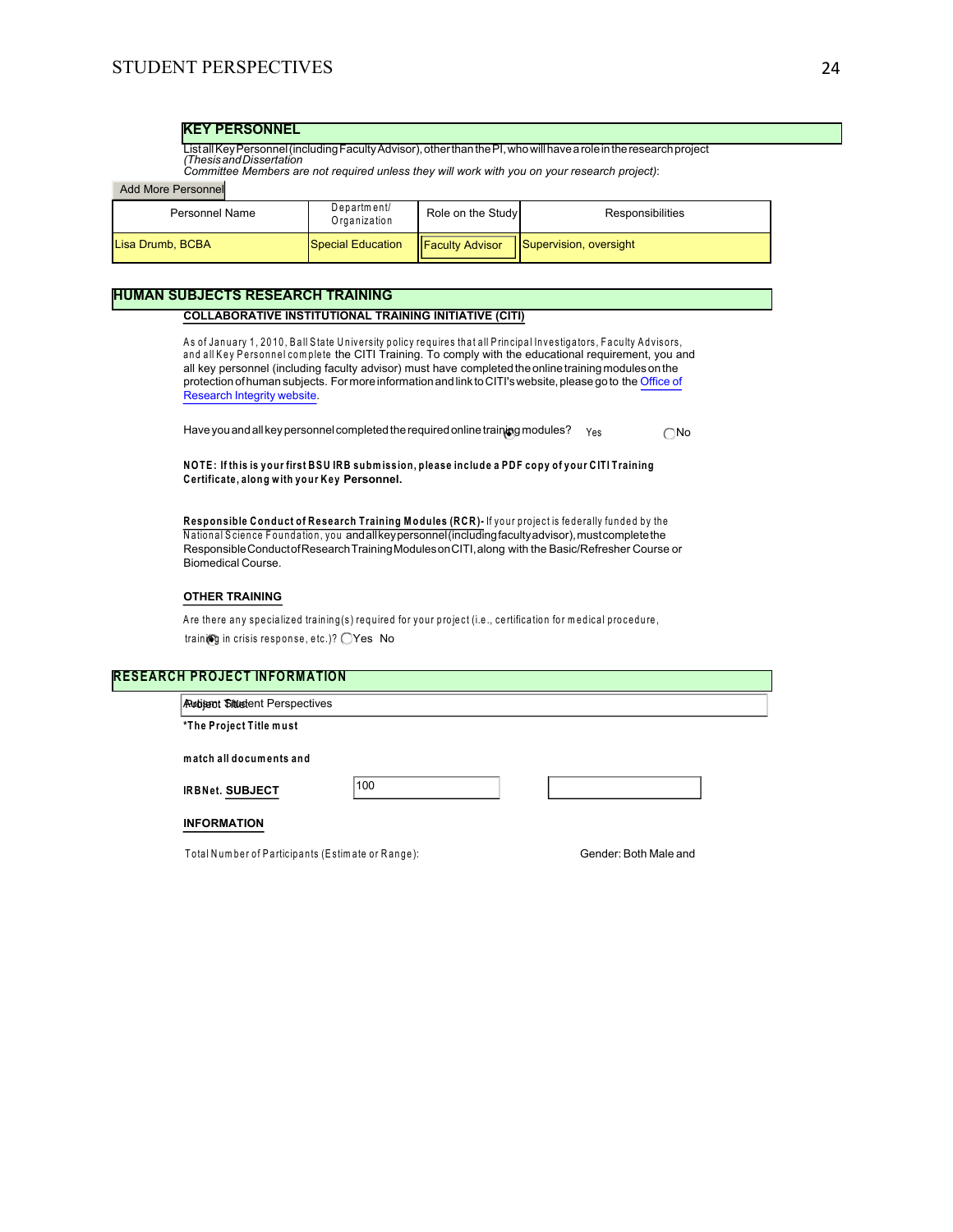# STUDENT PERSPECTIVES 25

Persons undergoing and/or receiving Health, Medical, Rehabilitative, Treatment/Services, etc. \*  $\Box$ Persons undergoing Social/Psychological Counseling\* Other (Explain):

### **SUBJECT RECRUITMENT**

| <b>SUBJECT RECRUITMENT</b>                                                                           |                              |              |
|------------------------------------------------------------------------------------------------------|------------------------------|--------------|
| 1. Will the research project be advertised on any electronic/paper media (Email, Social Media, etc)? | ∩ Yes                        | $\bigcap$ No |
| If Yes, what media will be used (Check all that apply):                                              |                              |              |
| $\nabla$ BSU Communication Center                                                                    | <b>BSU Departmental Pool</b> |              |
| Flyer/Print Advertisement                                                                            | Outside Email/Letter         |              |
| $\Box$ Radio                                                                                         | Television                   |              |
| $\Box$ Social Media (Facebook, Twitter, etc.)                                                        | Other (Explain):             |              |
| <b>RECRUITMENT PROCEDURES</b>                                                                        |                              |              |
| 1. Describe in detail how you will recruit your participants for your study:                         |                              |              |

A mass email with a script will be sent to all Ball State students. The email will include a link to a Qualtrics survey.

2. If any screening (questionnaire) will be done for recruitment, will the questionnaire data be used for the study if the participant is not qualified for the study?

 $\bigcirc$  Yes  $\bigcirc$  No  $\bigcirc$  Not Applicable to this Study

### **SUBJECT INCLUSION/EXCLUSION CRITERIA**

**Inclusion Criteria**: A set of conditions that must be met in order for subject(s) to participate in the study (*including age of the participants*)

Participants must be part time or full time Ball State undergraduate or graduate students at least 18 years of age.

**Exclusion Criteria**: A set of conditions that the subject(s) may not be allowed to participate in the study.

Participants younger than 18 at the time of the study or those who are not Ball State students may not participate in the study.

### **POTENTIAL RISKS/DISCOMFORTS TO THE SUBJECT(S)**

| Will there be any anticipated or potential risks or discomforts to the subject(s) during the study?<br>(The federal regulations (45 CFR 46) define minimal risk, "the probability and magnitude of harm ordiscomfort anticipated in<br>the research are not greater in and of themselves that those ordinarily encountered in daily life or during the performance of | ∩Yes    | Mo |
|-----------------------------------------------------------------------------------------------------------------------------------------------------------------------------------------------------------------------------------------------------------------------------------------------------------------------------------------------------------------------|---------|----|
| routine physical or psychological examinations or tests.")                                                                                                                                                                                                                                                                                                            |         |    |
|                                                                                                                                                                                                                                                                                                                                                                       |         |    |
|                                                                                                                                                                                                                                                                                                                                                                       |         |    |
| DECEPTION/COERCION OF SUBJECT(S)<br>Deception - Witholding information for the purpose of the study.                                                                                                                                                                                                                                                                  |         |    |
| Coercion-Intimidating, threatening, or force to participate.                                                                                                                                                                                                                                                                                                          |         |    |
| Will this project involve either Deception or Coercion?<br>Yes                                                                                                                                                                                                                                                                                                        | C<br>N٥ |    |

# **SUBJECT AND STUDY BENEFITS**

Will there be any benefits to the subject and/or to the study?  $\bigcirc$   $\gamma_{es}$   $\bigcirc$  No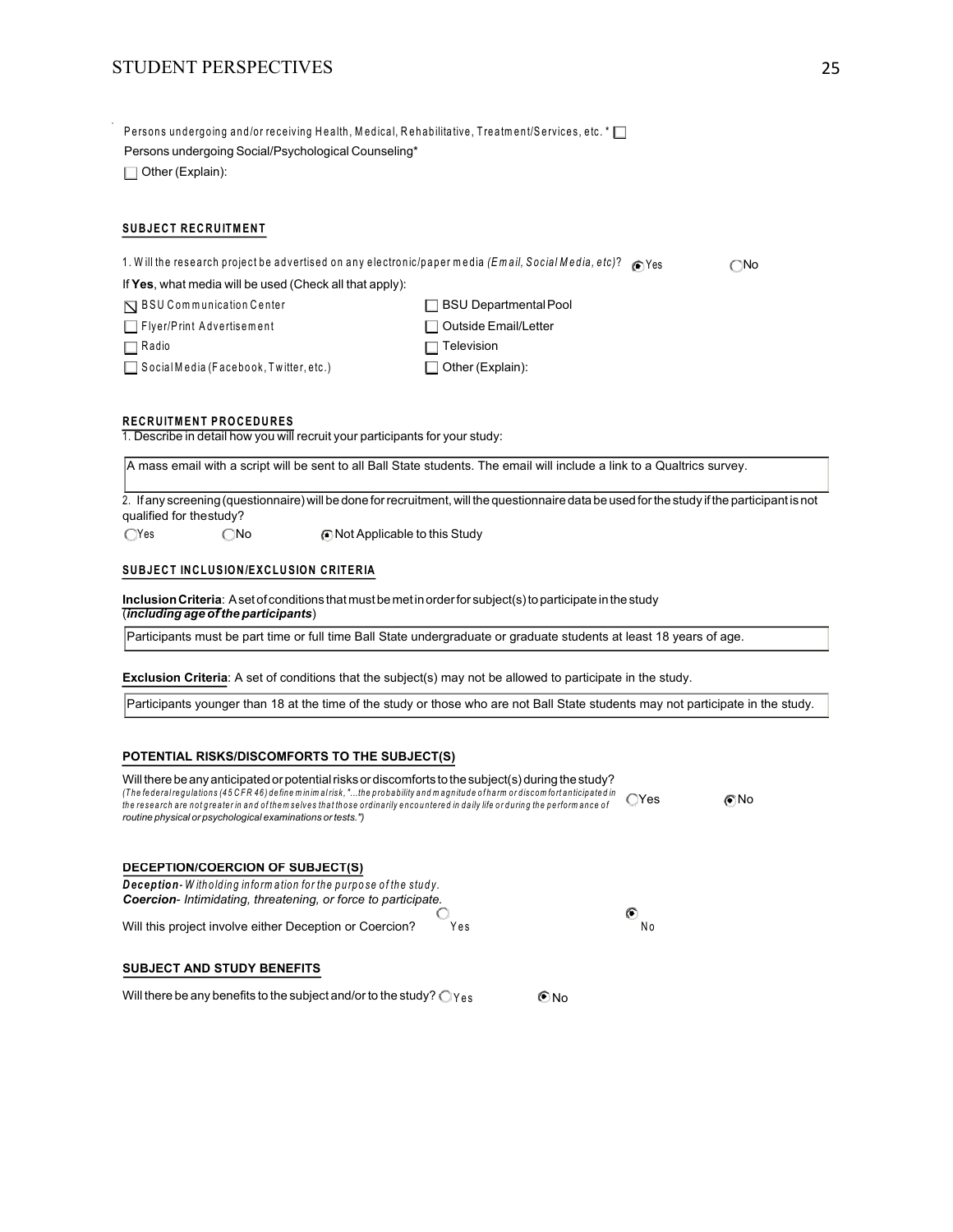| <b>STUDENT PERSPECTIVES</b>                                                                                                                                                                                                                                                                                                                                                                                                                                                                                                     | 26 |
|---------------------------------------------------------------------------------------------------------------------------------------------------------------------------------------------------------------------------------------------------------------------------------------------------------------------------------------------------------------------------------------------------------------------------------------------------------------------------------------------------------------------------------|----|
| <b>PROJECT SITE LOCATION</b><br>Provide the following information where you will conduct your study (location of data collection, interviews, etc.)                                                                                                                                                                                                                                                                                                                                                                             |    |
| Check all that apply:                                                                                                                                                                                                                                                                                                                                                                                                                                                                                                           |    |
| Ball State University Campus (including Burris Laboratory School)                                                                                                                                                                                                                                                                                                                                                                                                                                                               |    |
| Off-Site Locations or Schools                                                                                                                                                                                                                                                                                                                                                                                                                                                                                                   |    |
| Internet (Be sure to read any policy regarding data ownership and protection)                                                                                                                                                                                                                                                                                                                                                                                                                                                   |    |
| ◯ Online Survey Sites (Check all that apply)                                                                                                                                                                                                                                                                                                                                                                                                                                                                                    |    |
| $\nabla$ Qualtrics<br>Survey Monkey                                                                                                                                                                                                                                                                                                                                                                                                                                                                                             |    |
| $\Box$ M Turk (Amazon)<br>Other                                                                                                                                                                                                                                                                                                                                                                                                                                                                                                 |    |
| If you are using Qualtrics, do you plan to use Geo-tracking (function on Qualtrics to track participants IP addresses)?                                                                                                                                                                                                                                                                                                                                                                                                         |    |
| ◯ Yes, I plan to use Geo-Tracking.                                                                                                                                                                                                                                                                                                                                                                                                                                                                                              |    |
| (No, I will not use Geo-Tracking and will click on the Anonymize Response button in the Survey Options buttons (top area)                                                                                                                                                                                                                                                                                                                                                                                                       |    |
| IU Ball Memorial Hospital (Contact Alfreda Bright-abright@ juhealth.org. BMH's IRB)<br><b>International Countries</b>                                                                                                                                                                                                                                                                                                                                                                                                           |    |
| U.S. Based Field Study<br>$\Box$ Other                                                                                                                                                                                                                                                                                                                                                                                                                                                                                          |    |
| LETTER OF SUPPORT: Any research that is conducted at a non-BSU institutions or organizations is required to obtain a Letter of<br>Support. The Letter of Support must be on the institution or organization's letterhead and signed by a person of authority to grant access<br>tothe site for the study (i.e., Director, Manager, Principal, Superintendent, etc.). The Letter of Support must be uploaded on IRBNetas part<br>of your package submission. An email message is <b>NOT</b> sufficient to meet this requirement. |    |
|                                                                                                                                                                                                                                                                                                                                                                                                                                                                                                                                 |    |

In cases where sites, agencies, etc., have not been identified yet (original submission), please indicate this in the Application and make sure to upload the letter on your IRBNet project number once the letter is obtained. This is handled as a Modification process once the project has been approved. Incases where sites, agencies, etc., have not been identified<br>sure to upload the letter on your IRBNet project number onc<br>project has been approved.<br>COLLABORATIVE/MULTI-SITE RESEARCH PROJECTS<br>Will the proposed research pro

Will the proposed research project be conducted as a collaborative research (i.e., research that involves two or more institutions/ organizations that hold **Federalwide Assurances\*** and have duly authorized IRB's)?

**\*Federalwide Assurance**- An institution committing to the Department of Health Human Services that will comply with the requirements in the HHS Protection of Human Subjects regulations at **45 CFR part 46**.

 $\bigcirc$ Yes  $\bigcirc$ No

# **FUNDING**

Have you applied for funding or have receive funding for your project?  $\bigcirc$  Yes  $\bigcirc$  No

# **DATA- COLLECTION, STORAGE, AND SECURITY**

1. Will any information regarding the participant's identity (e.g., name, DOB, SSN, ID Number, address, phone, etc.) be collected on Informed Consent(s) or Study Documents?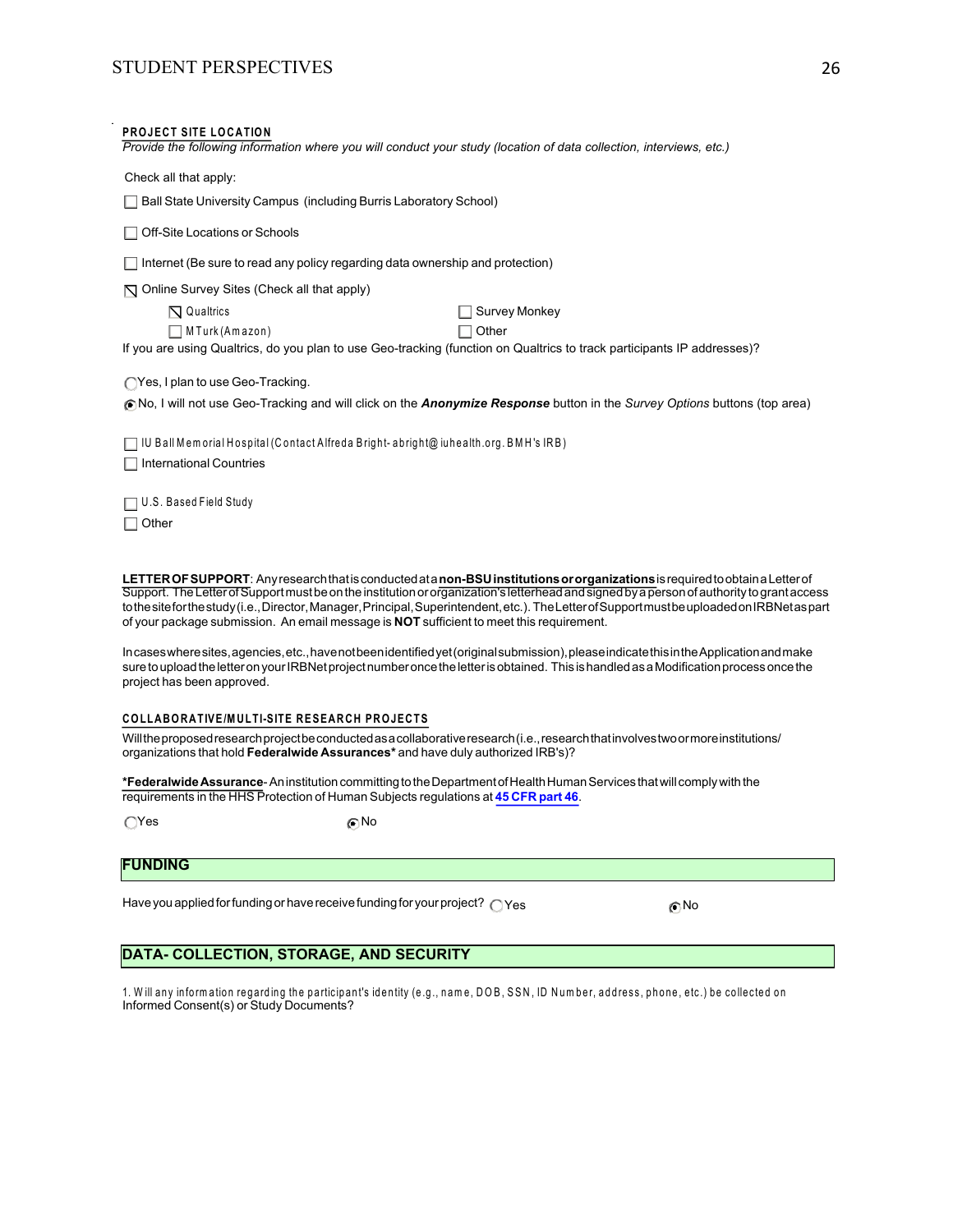# STUDENT PERSPECTIVES 27

 $OYes$   $ONO$ 

|                              | 1. Are you planning on using the participant's identifiable information on presentations or publications? |                                                                                                                                            |
|------------------------------|-----------------------------------------------------------------------------------------------------------|--------------------------------------------------------------------------------------------------------------------------------------------|
| $\bigcirc$ Yes               | ∩No                                                                                                       |                                                                                                                                            |
|                              | 2. Will you be using Audio or Video Recording for your project?                                           |                                                                                                                                            |
| $\bigcirc$ Yes               | ெ No                                                                                                      |                                                                                                                                            |
|                              |                                                                                                           | 3. Where will the data (electronic/paper) be stored during and after the study is complete? (Check all that apply):                        |
| □ Locked Cabinet/Office      |                                                                                                           |                                                                                                                                            |
|                              | ◯ Password Protected Computer/Flash Drive/DVD/CD or other Storage Media                                   |                                                                                                                                            |
| $\Box$ Home                  |                                                                                                           |                                                                                                                                            |
| $\nabla$ Online Data Storage |                                                                                                           |                                                                                                                                            |
|                              | the site. Make sure you read the Terms of Use and Policies for 3rd party sites.                           | Explain what online storage site you will use and security measures to protect the data. Also state who will have access to the data on    |
|                              | will have access to the data.                                                                             | Box.com, Ball State University's secure site, will be used for online datastorage. Only the principal investigator and the faculty advisor |
| $\Box$ Other                 |                                                                                                           |                                                                                                                                            |
|                              |                                                                                                           |                                                                                                                                            |
|                              | 4. How long will you keep the data (raw and final)?                                                       | Indefinitely                                                                                                                               |
| informed consent:            |                                                                                                           | If your data (raw) is retained indefinitely, please provide an explanation for why and make sure that you have an explanation on the       |
| presentations.               |                                                                                                           | Electronic data sets will contain non-identifiable data and will be stored indefinitely for academic and scholarly publications and        |
|                              |                                                                                                           |                                                                                                                                            |
|                              | 5. Whowill have access to the raw and final data besides yourself? (Checkall that apply):                 |                                                                                                                                            |
| $\nabla$ Faculty Advisor     |                                                                                                           |                                                                                                                                            |
|                              | Research Team (Co-PI, Research Assistant, Graduate Assistant, etc.)                                       |                                                                                                                                            |
|                              | Off Campus Collaborator or Consultant                                                                     |                                                                                                                                            |
| $\Box$ Sponsor               |                                                                                                           |                                                                                                                                            |
|                              | Federal Agency (NIH, FDA, NSF, etc.)                                                                      |                                                                                                                                            |
| $\Box$ Other                 |                                                                                                           |                                                                                                                                            |

# **DATA CONFIDENTIALITY/ANONYMITY**

**Anonymous Data**: Defined by where the researcher(s) may not identify of the subject with his/her data at any time during the study. *(Online or Paper Surveys/Questionnaires, archival de-identified data, etc.)* 

**Confidential Data**: Defined by when coding the identity of the subject and his or her data by using personal identifiers, there exists a means for identifying the subject.

*(Interviews, audio or video recordings, using identifiable information, etc.)* 

Indicate whether your data is Anonymous or Confidential and explain what provisions will be taken to maintain privacy and security:

Data is anonymous. Qualtrics will not record any personal information.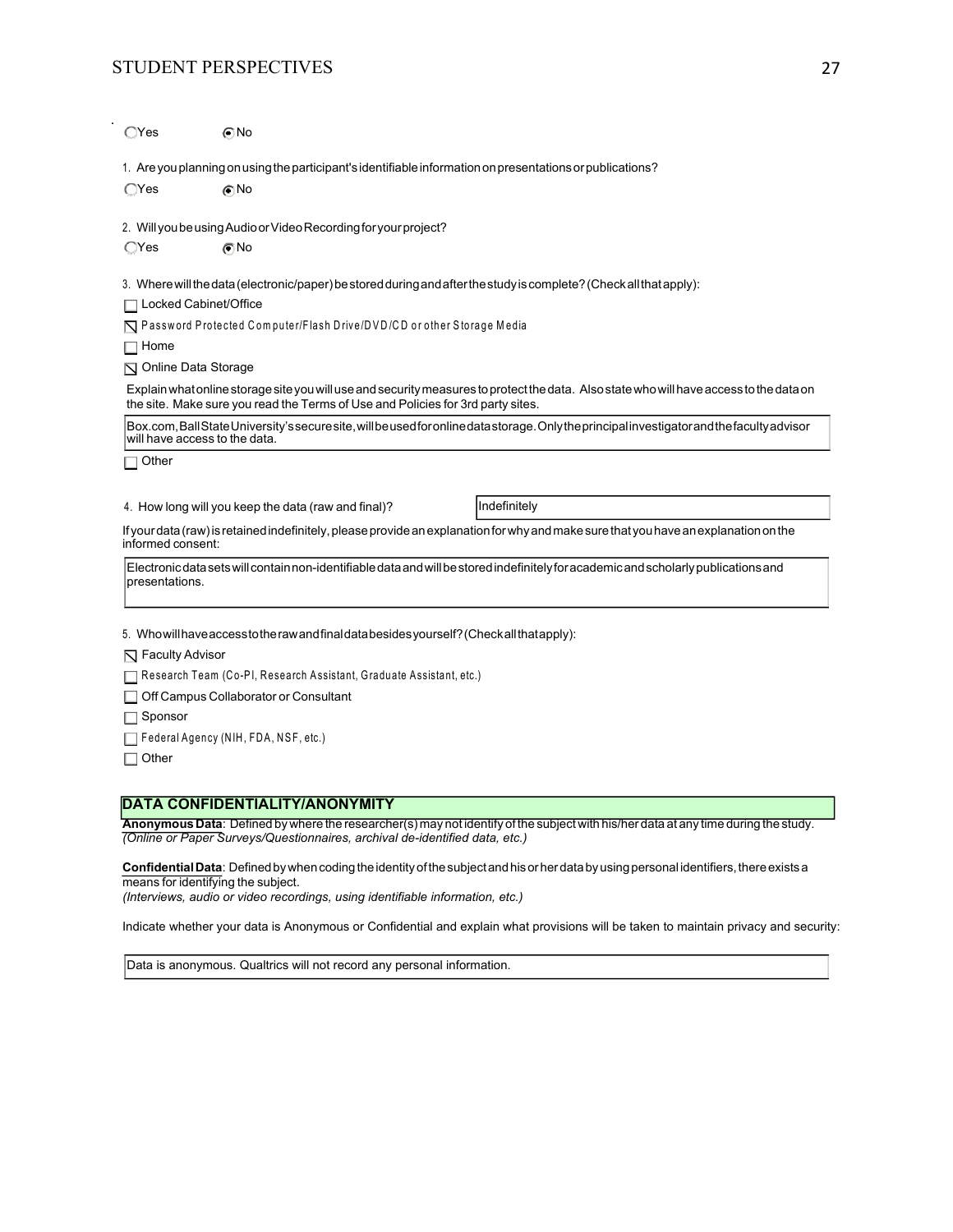# **SPECIAL TYPES OF DATA**

### **1. Family Educational Rights and Privacy Act (FERPA)**

A. Will educational records or information found in educational records,

as defined by FERPA be use?  $\bigcirc$ Yes No

# **2. Health Insurance Portability and Accountability Act (HIPAA)**

A. Will health, medical, or psychological records or information found in medical/health records, as

defined under HIPAA be used? OYes No

 $\odot$  $\odot$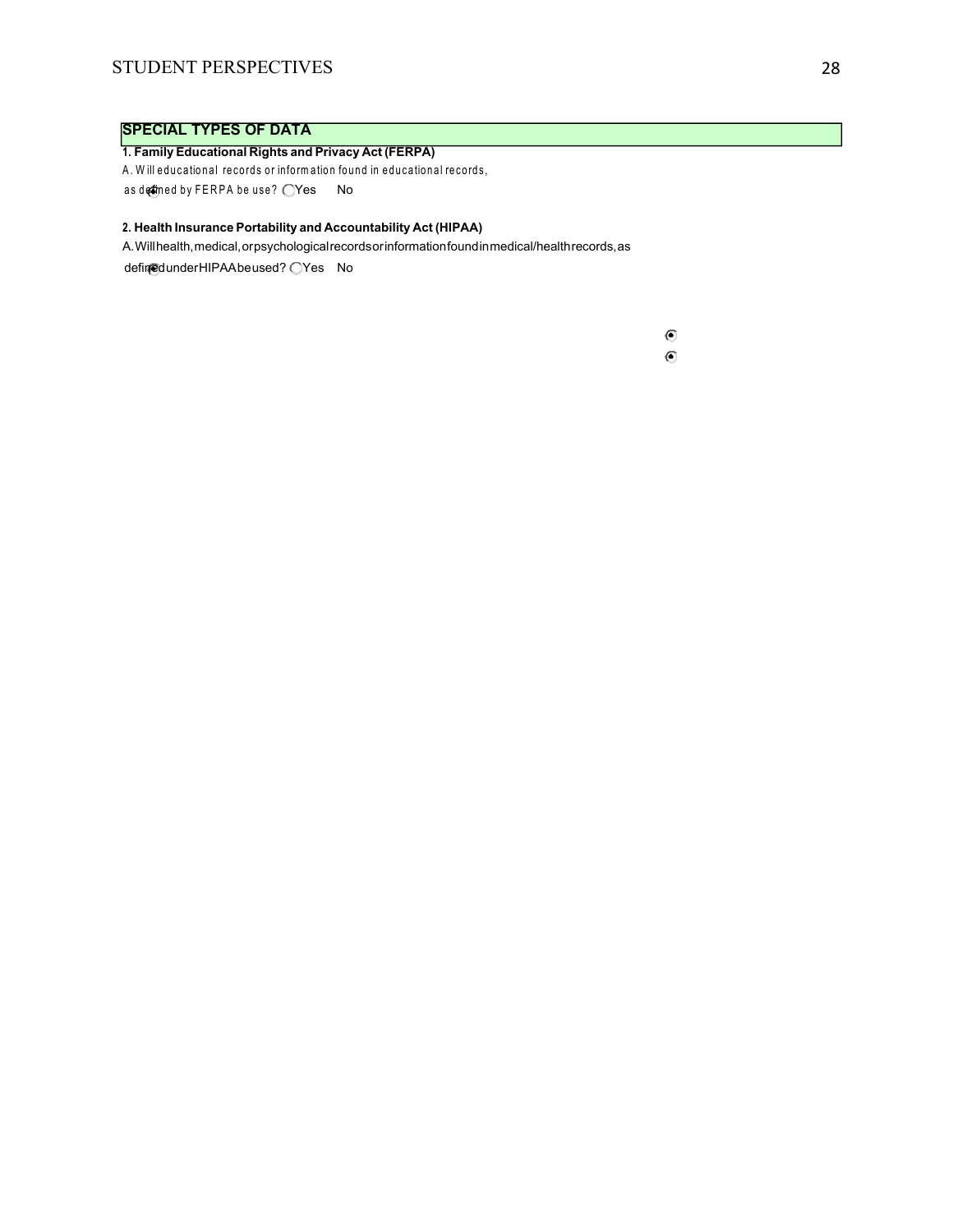| <b>COMPENSATION</b>                                                                                 |                |   |
|-----------------------------------------------------------------------------------------------------|----------------|---|
| 1. Are subjects being paid or receiving incentives for participating in the study?                  | $\bigcirc$ Yes | N |
| 2. Are subjects being reimbursed for expenses (travel, gas, food, hotel, etc.)?                     | $\bigcirc$ Yes | N |
| 3. Will students receive extra credit for a course if they participate in the study?                | YG)<br>⊂       | N |
| 4. Will students receive class or departmental research credit for their participation?             | )Y⊛<br>С       | N |
| 5. Is there a completion bonus?                                                                     | OY®            | N |
| 6. Will there be compensation for research-related injury?                                          | $\bigcirc$ Yps | N |
| 7. If the participants withdraw from the study (during or after), will they receive their           |                |   |
| $\frac{1}{2}$ incertive/compensation or research credit? $\bigcirc$ Yes<br>∩Partial/Pro-Rated<br>No |                |   |
| If No. please water it was compensation, or research credit will be offered for participation.      |                |   |

8. Other (Please Explain):

If you are using BSU funds, you will need to contact the BSU Office of University Controller (765-285- 8444) or visit their website for procedures and policies regarding tax information to be collected from participants.

### **SUBJECT FINANCIAL EXPENSES**

Will subjects have any financial expenses to participate in the study (i.e., travel, gas, food, hotel, etc.)? Yes No INANCIAL EXPENSES<br>Will subjects have any financial expenses to participate in the study (i.e., travel, gas, food, hotel,<br>etc.)?<br>MOTE: If a subject has to travel to the location site to participate in the study via car, pla *w*ill subjects have any financial expensetc.)?<br>etc.)?<br>NOTE: Ifa subject has to travel to the loc:<br>etc., they will incur financial <mark>expenses.</mark>

### **STUDY PROTOCOL**

### **STUDY PURPOSE**

State the objectives of the research and, when appropriate, any hypotheses you have developed for the research.

ThepurposeofthisstudyistoobtainthecurrentknowledgebaseofstudentsinBallState'sSpecialEducationDepartmentandtoshow howwelltheycanidentifythecharacteristicsandcausesofAutismSpectrumDisorderincomparisontostudentsinotherdepartments. ItishypothesizedthatstudentsintheSpecialEducationDepartmentwillhaveamoreaccurateunderstandingofthecharacteristicsand causes of Autism Spectrum Disorder in comparison to students in non-related departments.

### **RATIONALE**

Explain the need for the research. Describe the data that the project is expected to provide and how the data will contribute to existing information in the field. Provide a concise description of the previous work in the field. **RATIONALE**<br>*Ex*plain the need for the research . Describe the data that the project is expected to provide and how the data will contribute to existing information in the field. Provide a concise description of the previo **Explain the need for the research. De**<br>
data will contribute to existing inform<br>
work in the field.<br>
NOTE: If you are planning on using si<br>
you want to use them in your study.

Having an awareness of the characteristics of Autism is important for many community stakeholders, e.g. special education teachers, behavioranalysts,parents.BallStateUniversitystudentswillgraduateandmoveintoroleswhereaknowledgeofAutismcouldbe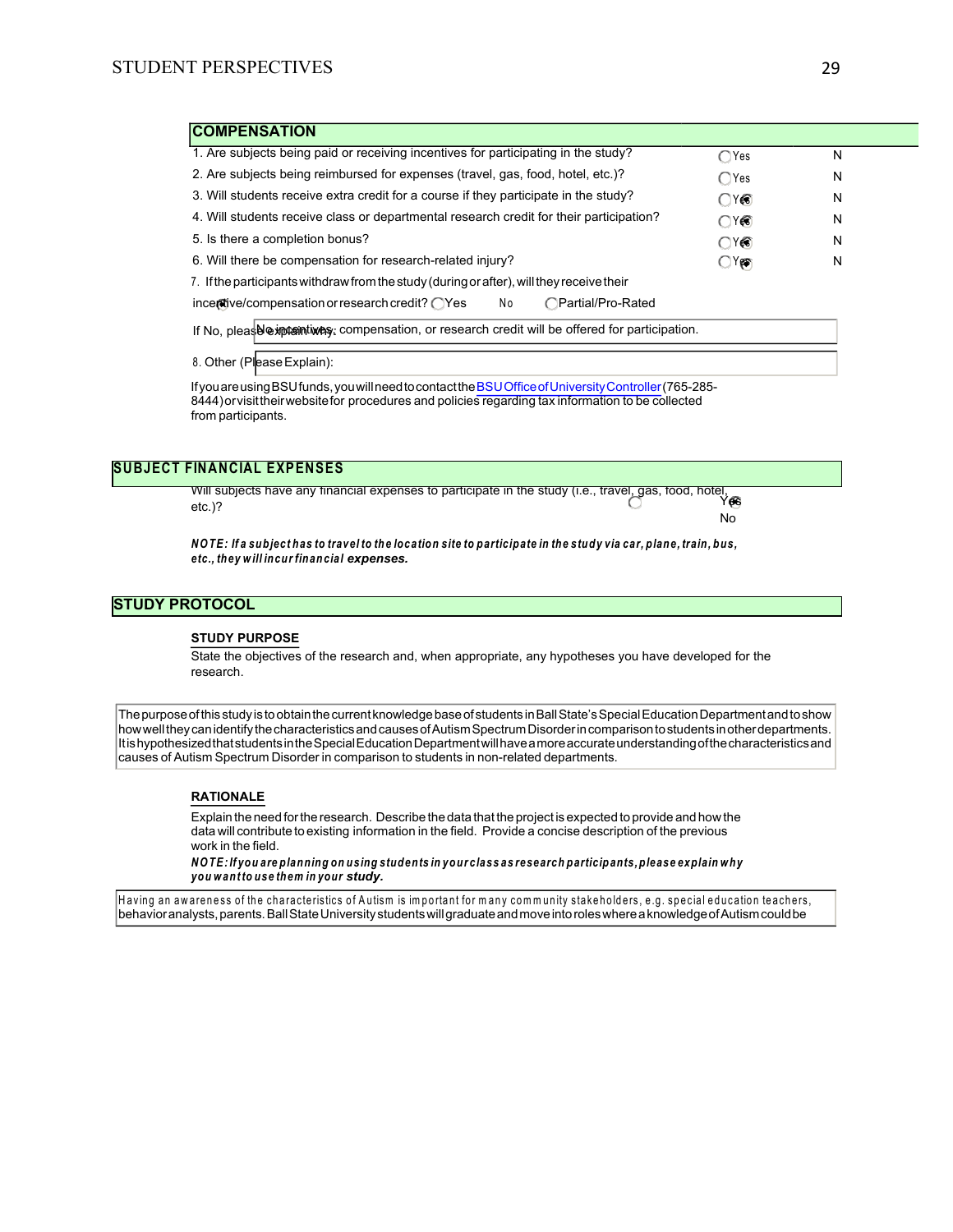beneficial. Therefore, obtaining the knowledge base of students currently enrolled in the Special Education department could be beneficial. The ability to accurately identify the characteristics of Autism Spectrum Disorder can allow parents, educators, and behavior analysts to obtain services for the child earlier.

**RESEARCH REFERENCES/CITATIONS**<br>
List any references/citations that you researched based on your study purpose and rationale for your<br>
List any references/citations that you researched based on your study purpose and ratio Additionally, there have been individuals in the field who have exploited individuals with Autism Spectrum Disorder and spread misinformationaboutAutismSpectrumDisorder.AndrewWakefieldconductedastudyinvestigatingapossiblelinkbetweenAutism  $\rm S$  pectrum Disorder and the MMR vaccine (Deer, 2011a). He falsified data, had several conflicts of interest, and conducted unnecessary and invasive medical procedures (Deer, 2001b). Wakefield then exaggerated the results of this study at a press conference and contributed to the panic of those claiming that vaccines caused Autism Spectrum Disorder (Deer, 2011b). It is important to be aware of the misinformation that has been spread to the general public in order to combat the problem and prepare students in the Special Education Department.

project. If there are no references or citations used for your project, please explain why.

Deer, B. (2011a). How the case against the MMR vaccine was fixed. British Medical Journal, 342 (7788), 77-82. doi: 10.1136/bmj.c5347

Deer, B. (2011b). How the vaccine crisis was meant to make money. British Medical Journal, 342 (7789), 136-142. doi:10.1136/bmj.c5258

### **METHODS AND PROCEDURES**

Describe the study and design in detail and all procedures in which the subject will be asked to participate. If surveys and questionnaires are used for the study, how will they be returned to the researcher? If the research involves more than one visit to the research location, specify the procedures to take place at each session, the amount of time for each session, the amount of time between sessions, and the total duration

A mass email with a script and Qualtrics survey link will be sent to Ball State students through the Ball State Communication Center. Surveyinstructionswill informparticipantsthattheyarenotrequiredtosubmitananswertoanyofthequestions.Participationinvolves completing a survey with questions regarding characteristics and beliefs about Autism Spectrum Disorder and should take approximately 20 minutes to complete. Surveys will be anonymous and automatically submitted. Approximately 100 participants are expected.

of the sessions. If multiple researchers will be involved in the project, identify who will conduct which

### **INFORMED CONSENT**

procedure(s).

Please indicate what type(s) of Informed Consent (IC) will be used for this study? (Check all that apply)

 $\nabla$  Adult (18 years or older)

Parental Permission (Minors: 0-17 years old)

 $\Box$  Child Assent (Minors: 0-17 years old- This must be written in age appropriate language)

### **Informed Consent Process/Signature Waiver**

Are you applying for an alteration of the Informed Consent process or a waiver of the Informed Consent signature requirement? Yes No

*PLEA SE NO* CHEA SE NO TE: If English is NOT the primary language of the participants, then the Informed Consent must be also be translated in the<br>PLEA SE NOTE: If English is NOT the primary language of the participants, *participant's native language. Include the translated Informed Consent signature requirement?*<br>PLEASE NOTE: If English is NOT the primary language of the participants, then the Informed Consent must be also be translated *the Informed Consent was translated.* 

### **PROJECT DOCUMENTS**

Check the box(es) of ALL the documents you submitted for your project on IRBNet:

 $\nabla$  Application and Protocol Form